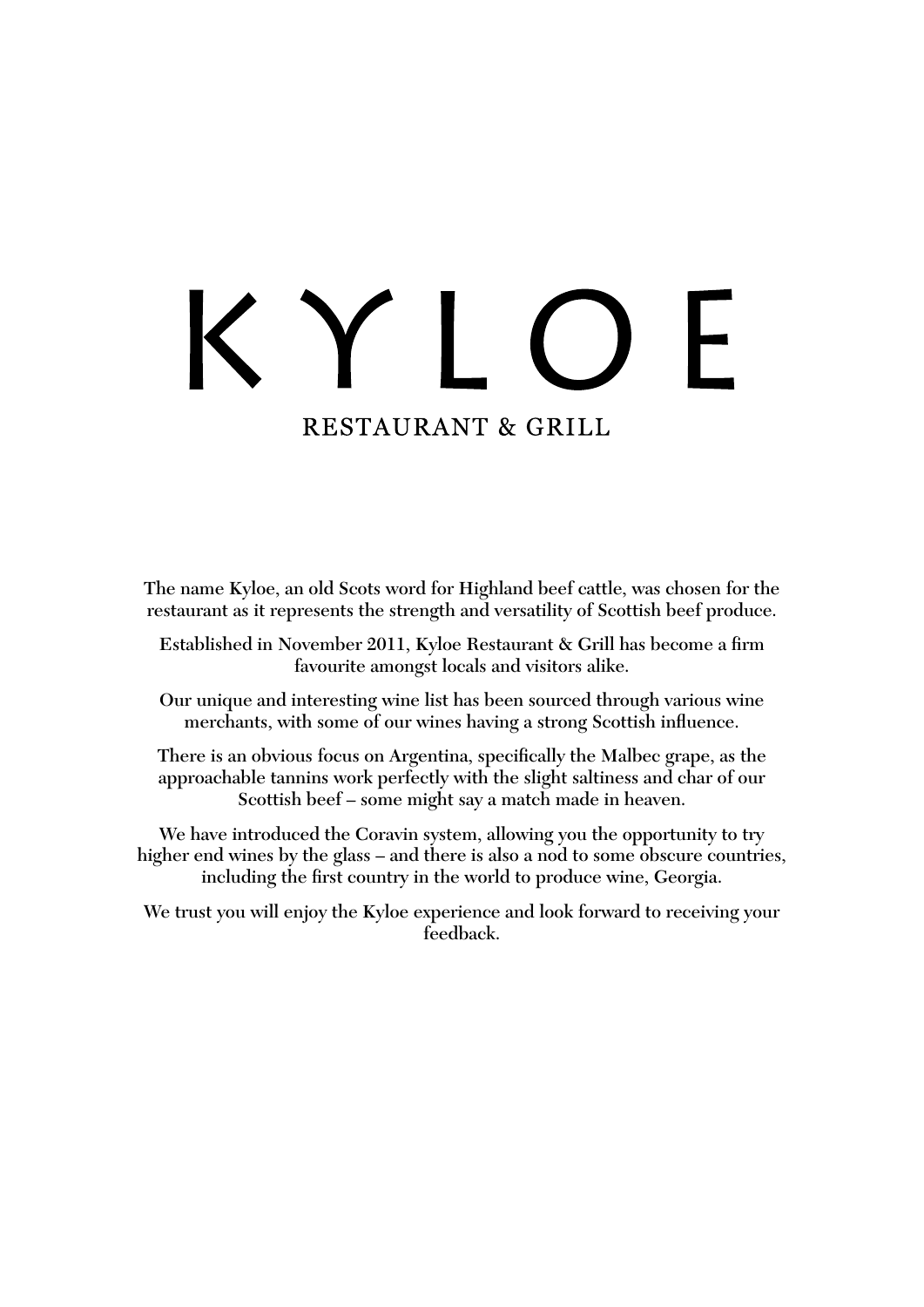# Cocktails

ALL £9

# **BEFORE**

EDINBURGH FIZZ *Prosecco & your choice of Edinburgh Gin liqueur*

HOUSE MARTINI *No3 gin, Noilly Pratt*

APEROL SPRITZ *Aperol, prosecco, soda*

HEADS & TALES NEGRONI *Edinburgh Gin Cannonball, Aperol, Campari, sweet vermouth, Fernet-Branca*

# **AFTER**

IRISH COFFEE *Jamesons, coffee, cream*

OLD FASHIONED *Johnnie Walker Black Label, bitters*

ESPRESSO MARTINI *Absolut Vanilia vodka, Kahlua, coffee, vanilla*

PERFECT LADY *Beefeater gin, crème de pêche, citrus. Contains egg white.*

Classic cocktails are available from our skilled bartenders. Please ask your server.

# low & no alcohol

AMERICANO | 4% | £7 *Campari. Martini rosso. Soda*

LOWGRONI | 8% | £7 *Portobello road temperance. Campari. Martini rosso*

CHARLIE CHAPLIN | 6.81% | £7 *Braemble. Lj apricot. Sugar*

ELDERFLOWER HIGH BALL | 0% | £5 *Elderflower cordial. Lemon juice, cucumber, soda*

PASSIONFRUIT COOLER | 0% | £5 *Passionfruit. Apple. Mint. Lemon*

NON-FRENCH MARTINI | 0% | £5 *Pineapple. Raspberries. Grenadine. Lemon*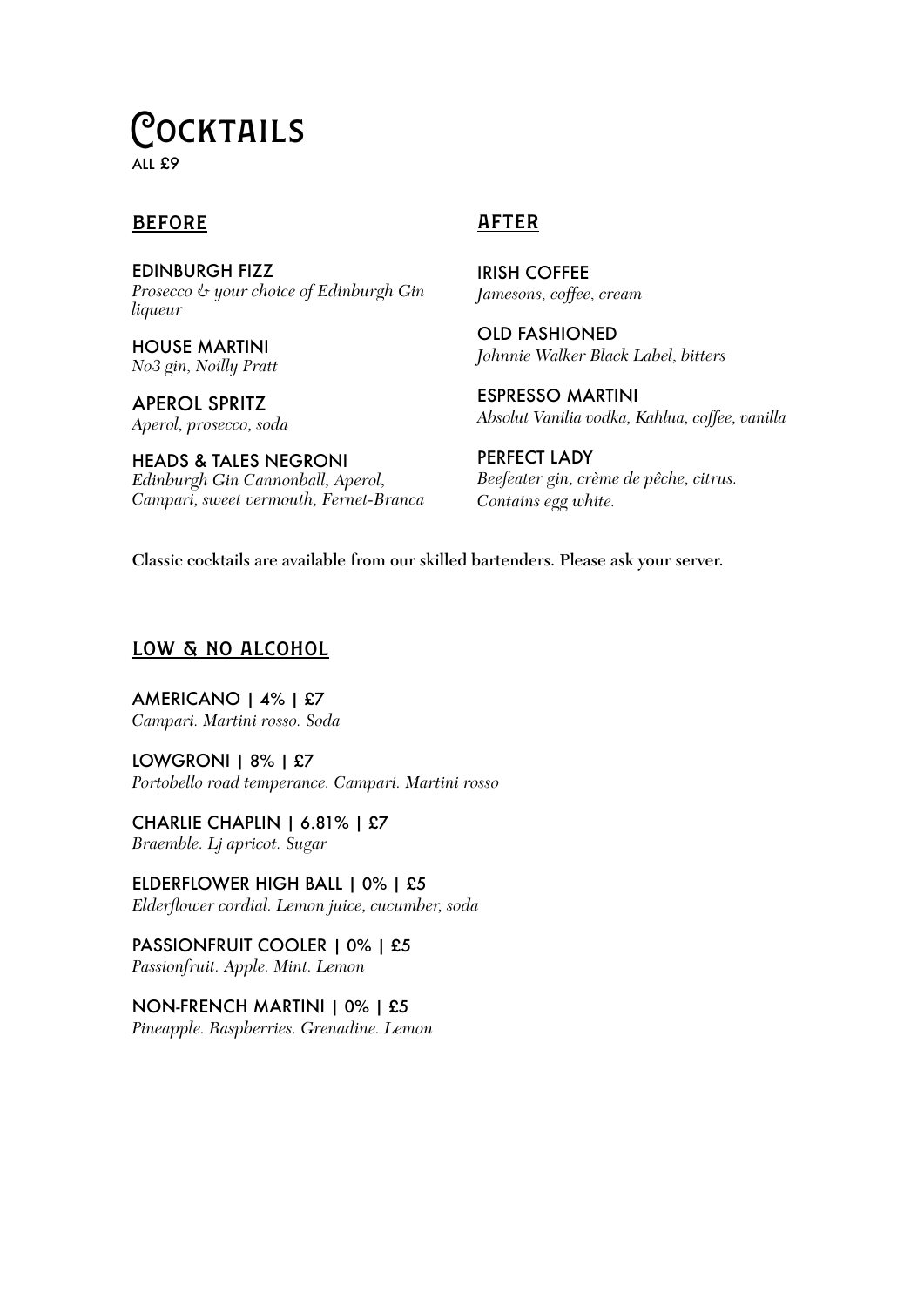# kyloe's coravin red wine selection

The Coravin performs the neat trick of extracting wine from a bottle without opening it. This is an exciting revolution for wine lovers & something we are very proud of introducing to Kyloe…

### PETER SISSECK PSI, DOMINIO DE PINGUS, RIBERA DEL DUERO

SPAIN | TEMPRANILLO, TINTO FINA

*A very powerful yet fresh & fruity wine. Flavours of red fruits, wild berries & a sweet balanced finish. Very classy!* 125ML 13

# TEDESCHI MARNE 180, AMARONE, VALPOLICELLA

ITALY | CORVINA, CORVINONE, RONDINELLA *A velvety character with flavours of raisins & sweet concentrated fruits such as blueberries & cherries. A very well-balanced wine of great quality.* 125ML 16

# PAUL HOBBS CROSSBARN, NAPA VALLEY

USA | CABERNET SAUVIGNON

*Produced using hand harvested fruit from carefully selected vineyards within the Napa, this powerhouse of a wine offers aromas of wild berry, sweet tobacco & all-spice. Fine tannins with a lively finish.*

125ML 17

# CADUS 'LAS TORTUGAS'

ARGENTINA | MALBEC *This Malbec is huge! 24 months in new French oak with a further 24 months stored horizontally. Full bodied, with a long & rich finish.* 125ML 18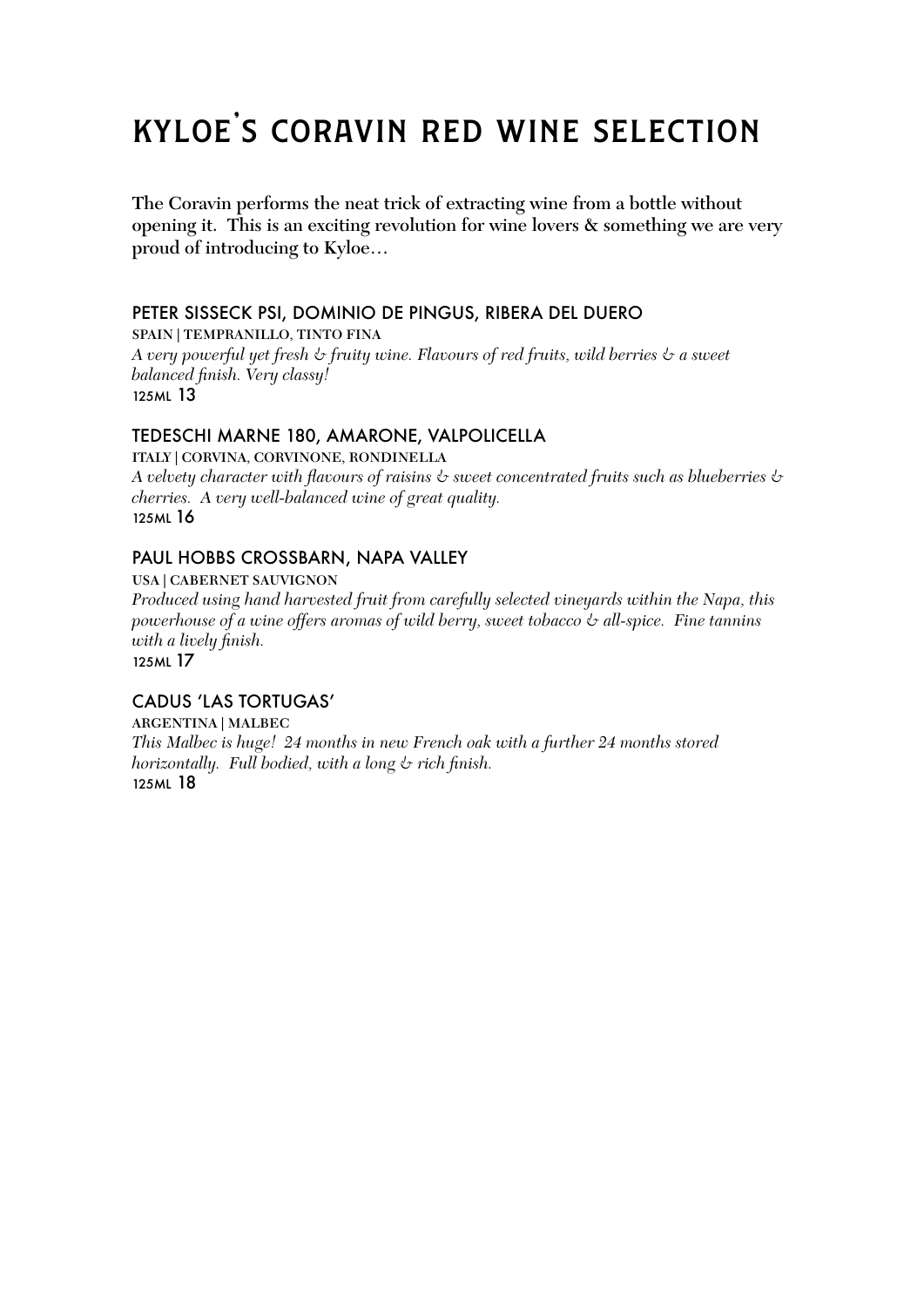# Sparkling & champagne

# BAROCCO PROSECCO

ITALY | GLERA *Well balanced with flavours of peach.* 125ML 6 BOTTLE 29

# PERRIER-JOUËT BRUT NV

FRANCE | PINOT NOIR, PINOT MEUNIER, CHARDONNAY *Fresh apple & pear – the perfect way to start your meal.* 125ML 13 BOTTLE 85

# BOLLINGER SPECIAL CUVÉE NV

FRANCE | PINOT NOIR, CHARDONNAY, PINOT MEUNIER *Golden fine bubbles, roasted apples, brioche & fresh walnut.* BOTTLE 85

# LAURENT PERRIER CUVÉE ROSÉ NV

FRANCE | PINOT NOIR *Salmon pink in colour, incredibly fresh with notes of strawberries, redcurrants & raspberries.* BOTTLE 95

# PERRIER-JOUËT BELLE ÉPOQUE ROSÉ 2004

FRANCE | PINOT NOIR, CHARDONNAY, PINOT MEUNIER *A special occasion Champagne, this is full of elegance & finesse. Fresh raspberries & strawberries leading to a silky finish.* BOTTLE 300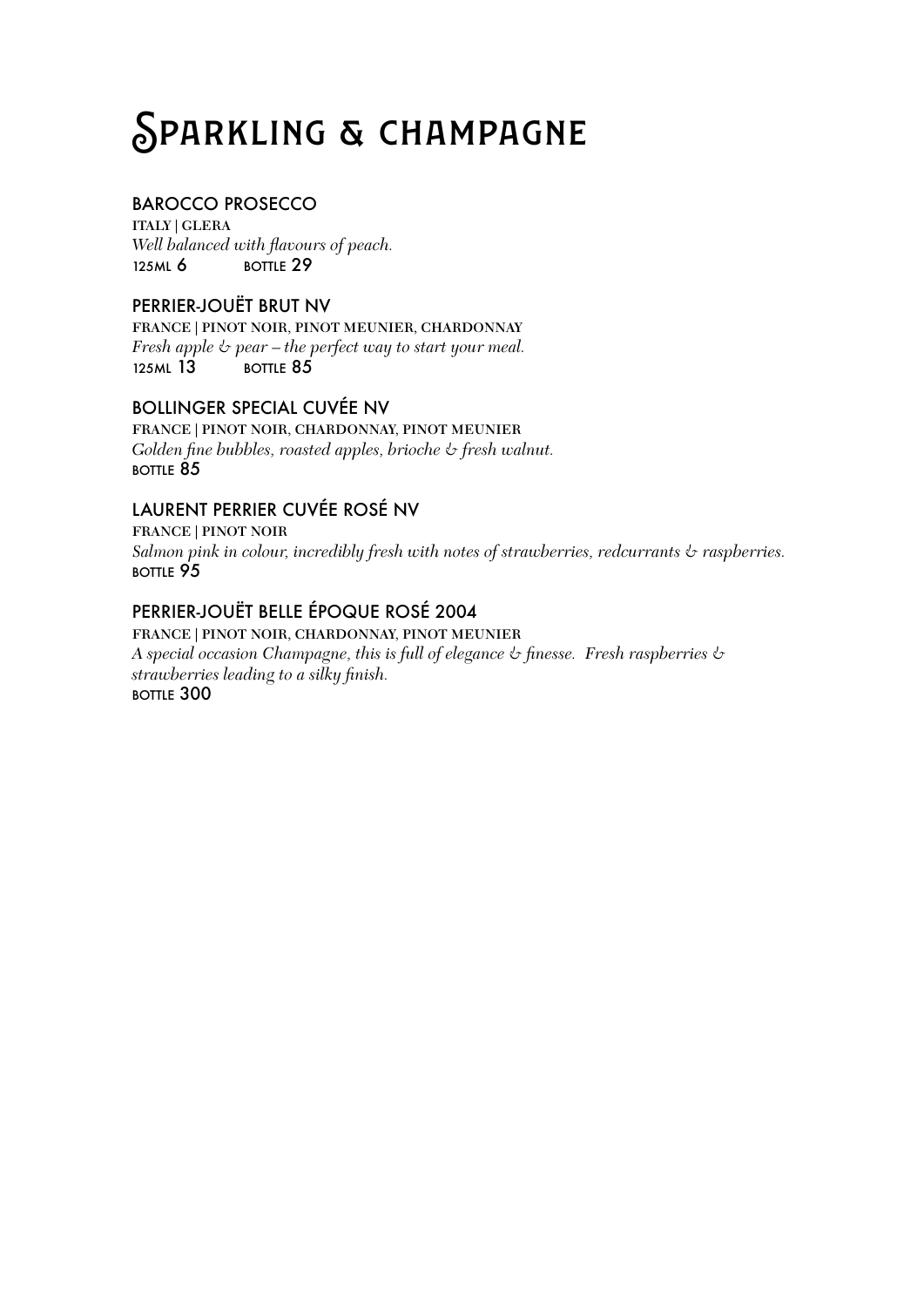# Rosé wine

# BURLESQUE ROSÉ

USA | ZINFANDEL *Think strawberries & cream – an easy drinking sweet rosé.* 175ML 7.25 250ML 10.50 BOTTLE 30

# CHATEAU ROUTAS, PROVENCE

FRANCE | CINSAULT, GRENACHE, SYRAH *A cinsault led rosé, this is a refreshingly dry wine from the heart of Provence. Ripe peach aromas & floral notes combine with a crisp acidity & soft minerality.* 250ML  $11.75$  BOTTLE  $34$ 

# WHISPERING ANGEL, CAVES D'ESCLANS

FRANCE | CINSAULT, GRENACHE, SYRAH *A fantastic rosé wine, becoming an icon of this region – fresh, elegant, with flavours of strawberry, rose petals & nectarines.* BOTTLE 55

# **ORANGE WINE**

# NARANJO TORONTEL LONCONMILLA

CHILE | TORONTEL *An aromatic orange wine with notes of honey, orange peel & white flowers.* BOTTLE 50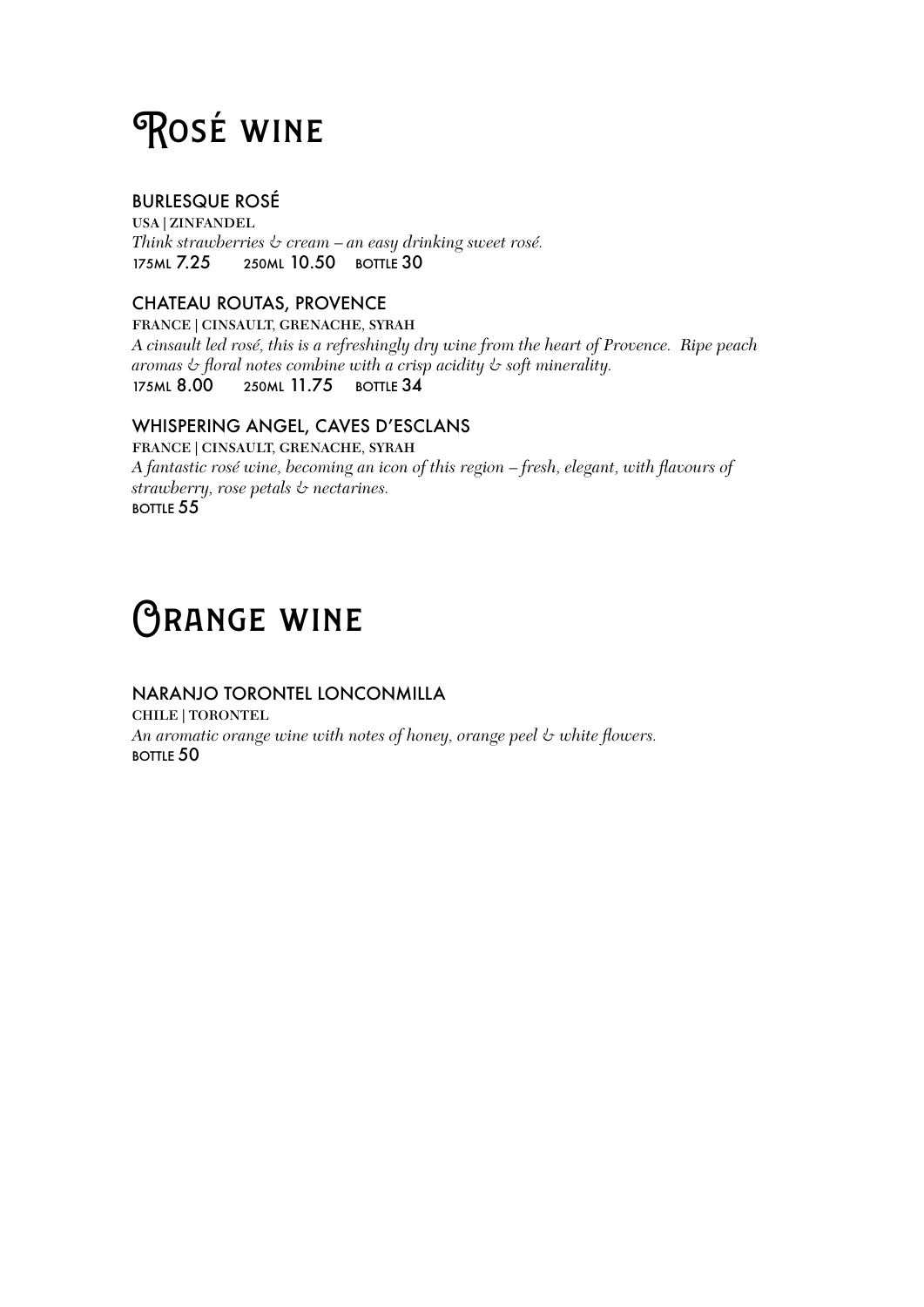# WHITE WINE BY THE GLASS

# SANTA EMA, MAIPO VALLEY

CHILE | SAUVIGNON BLANC *A clean, crisp sauvignon – dry & aromatic.* 175ML 7.25 250ML 10

# GRUNER VELTLINER, WINZER KREMS, KREMS

AUSTRIA | GRUNER VELTLINER *A wonderfully mineral driven introduction to this interesting grape variety. Juicy & refreshing with stoned fruits and citrus.* 175ML 7.25 250ML 10.50

# TERRA DI ASOREI, RIAS BAIXAS

SPAIN | ALBARIÑO *Lees stirred which makes this wine super juicy & textured. Apricot, peach & pear lead on the flavor front, a brilliant expression of albarino at a very good price.* 175ML 8.20 250ML 11.75

# COLLINS & CO, ADELAIDE HILLS, SOUTH AUSTRALIA

AUSTRALIA | ARNEIS *The white Italian arneis grape has found its way to Australia. Pinot gris in style, it is a very accessible, easy drinking dry wine perfect to start your meal with. Flavours of gooseberry & candy floss – an excellent juice!* 175ML 8.50 250ML 12.10

# CAMPILLO BARREL FERMENTED RIOJA

SPAIN | VIURA *An excellent value for money white Rioja. Well integrated oak gives this a hint of wood with time on lees providing a lovely mouthfeel – the palate is both rich & refreshing.* 175ML 8.50 250ML 12.10

# VIGNETI RADICA, TERRE DI CHIETI

ITALY | PECORINO *An easy drinking wine, great as an aperitif. Citrus fruit on the palate, with a refreshing finish.*

175ML 8.95 250ML 12.85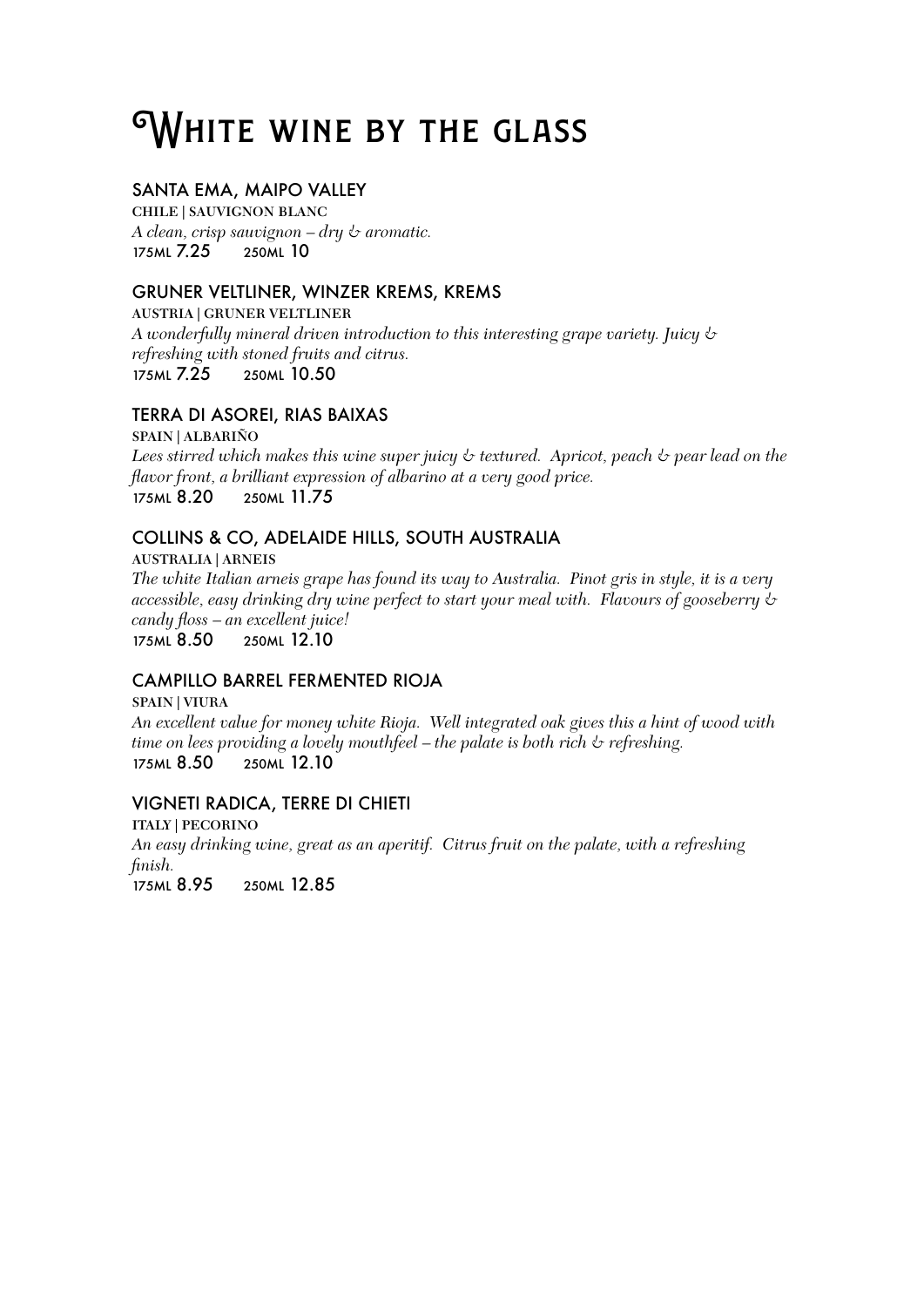# **WHITE WINE HALF BOTTLES**

### SANCERRE, LA GRANDE MAISON CHAMEAU-BALLAND, LOIRE VALLEY

FRANCE | SAUVIGNON BLANC *From a tiny production of superb quality, this is perfectly balanced & elegant with a crisp mouthwatering finish.* 25

#### CHABLIS, DOMAINE VINCENT DAMPT, BURGUNDY FRANCE | CHARDONNAY

*Benchmark chardonnay from this rising star – stony minerality & richness.* 27

# WHITE WINE BY THE BOTTLE

# australia

# COLLINS & CO, ADELAIDE HILLS, SOUTH AUSTRALIA AUSTRALIA | ARNEIS

*The white Italian arneis grape has found its way to Australia. Pinot gris in style, it is a very accessible, easy drinking dry wine perfect to start your meal with. Flavours of gooseberry & candy floss – an excellent juice!*

# 36

# **AUSTRIA**

# GRUNER VELTLINER, WINZER KREMS, KREMS

AUSTRIA | GRUNER VELTLINER *A wonderfully mineral driven introduction to this interesting grape variety. Juicy & refreshing with stoned fruits and citrus.* 31

# **CHILE**

# SANTA EMA, MAIPO VALLEY

CHILE | SAUVIGNON BLANC *A clean, crisp sauvignon – dry & aromatic.* 28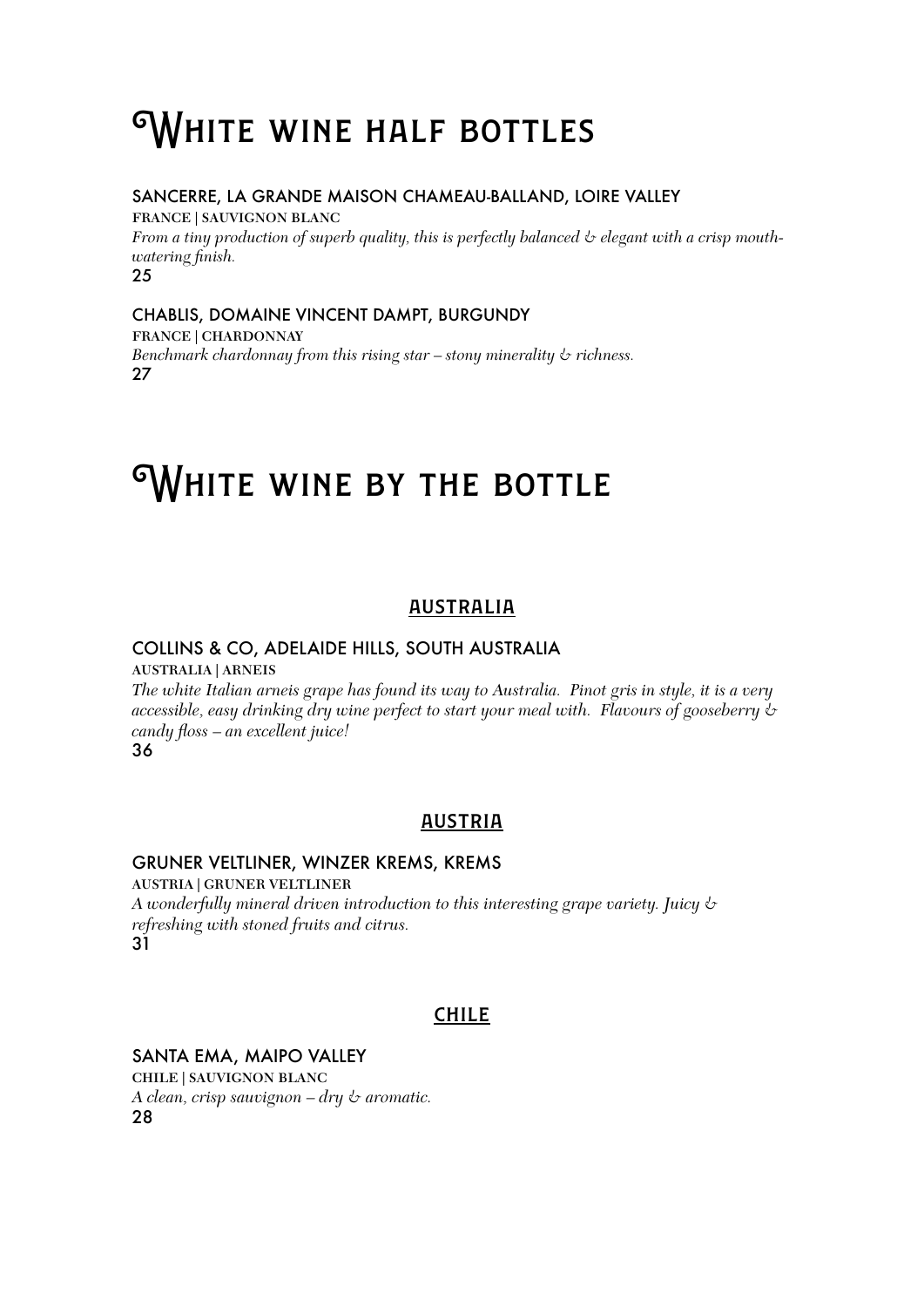# france

# DOMAINE LA BAUME, 'ELISABETH

LANGUEDOC | VIOGNIER

*Reminiscent of the fabulous wines of Condrieu – peach, apricot & honeysuckle; excellent value for money.*

34

# LORENTZ RESERVE

ALSACE | GEWURTZRAMENER *Fresh ripe fruit with a dry, aromatic finish – an elegant & food friendly wine. Very underrated.*  $40$ 

# SANCERRE, LA GRANDE MAISON CHAMEAU

LOIRE VALLEY | SAUVIGNON BLANC *From a tiny production of superb quality, this is perfectly balanced & elegant, with a crisp mouth-watering finish.*

44

# CHABLIS 1ER CRU 'VAILLONS', DOMAINE VINCENT DAMPT

BURGUNDY | CHARDONNAY

*Rich on the palate with minimal fruit. A truly super 1er Cru – a real treat.* 65

# PULIGNY MONTRACHET 'LE MEIX', OLIVIER LEFLAIVE

### BURGUNDY | CHARDONNAY

*A world famous village for Chardonnay; rich & full-bodied with flavours of exotic fruit. Quality!*

90

# BLANC DE LYNCH BAGES

### BORDEAUX | SAUVIGNON BLANC, SEMILLON, MUSCADELLE

*In its youth this wine is lively & explosive. With age the freshness stays & generates a long finish. This true icon of a wine has flavours of candied fruit, grapefruit & apricot – the aging in barrels provide fine woody & vanilla notes.*

150

# **GERMANY**

# SA PRÜM, WEHLENER SONNENUHR SPÄTLESE

MOSEL | RIESLING

*Clean, crisp & fresh with fantastic minerality leading into notes of honey-drizzled peach, kiwi & clotted cream. Light in body & full in flavour – German engineering at its finest!* 55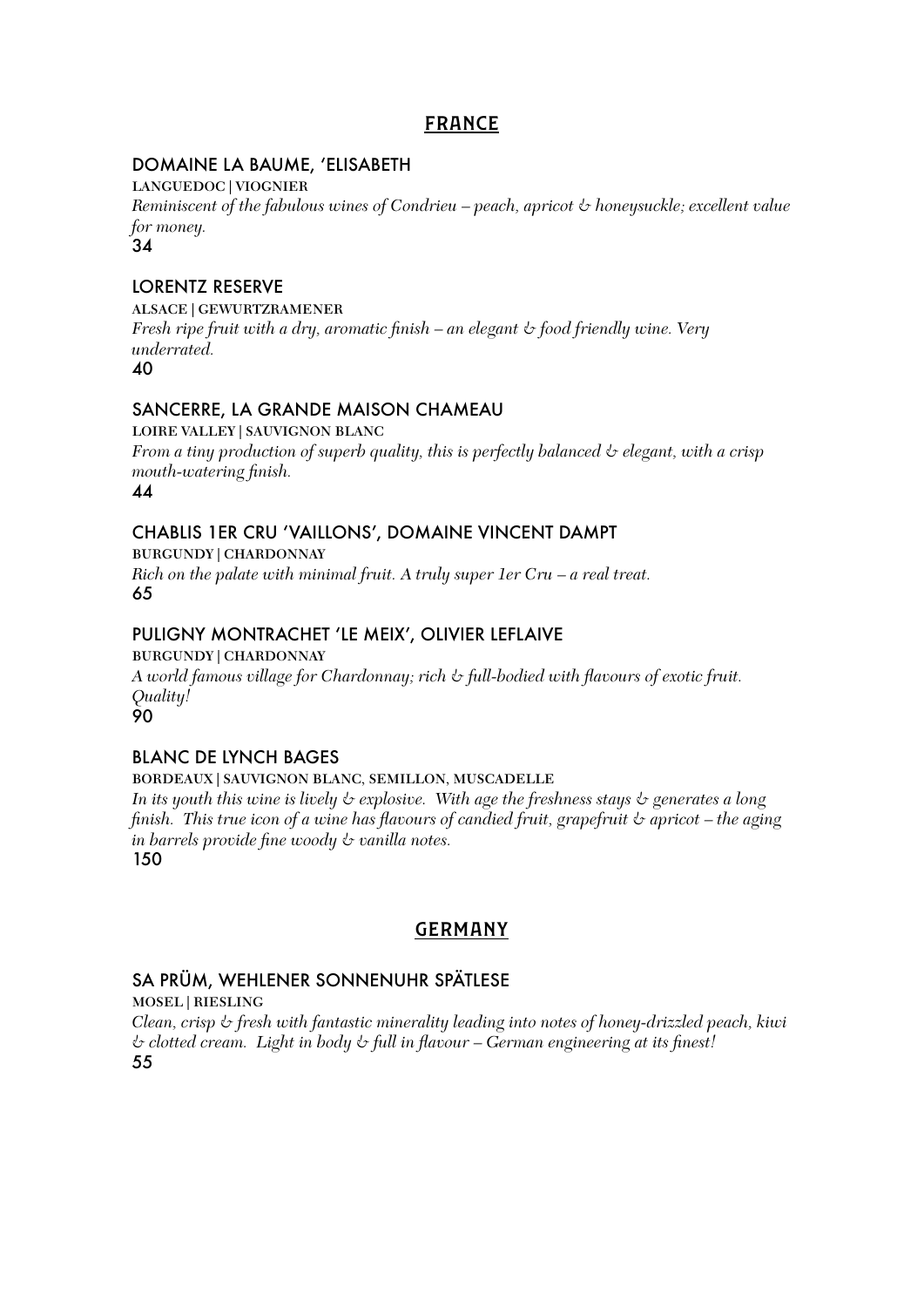# **ITALY**

#### VIGNETI RADICA, TERRE DI CHIETI

D'ABRUZZO | PECORINO *An easy drinking wine, great as an aperitif. Citrus fruit on the palate, with a refreshing finish.* 38

#### new zealand

#### **GREYWACKE**

MALBOROUGH | SAUVIGNON BLANC *Made by the founder of Cloudy Bay, this is a top end sauvignon that has become a firm favourite in Kyloe.* 45

#### **SLOVENIA**

# GAŠPER

GORIŠKA BRDA | RIBOLLA GIALLA

*A complex wine with flavours of dried fruit, cedar & buttered toast – this wine has one year in French oak, & one year in Slovenian oak. A very interesting wine.* 50

#### south africa

#### OLD VINES

STELLENBOSCH | CHENIN BLANC *Flavours of peach, almonds & ripe pear. This is a very tasty, dry chenin from old, high quality, low yielding vineyards.* 34

### BOEKENHOUTSKLOOF

BOEKENHOUTSKLOOF | SEMILLON

*A superbly balanced wine, matured for 14 months to provide the incredible texture – flavours of grapefruit & chamomile, followed by the rich texture showing poached pear & peach. An incredible wine.*

70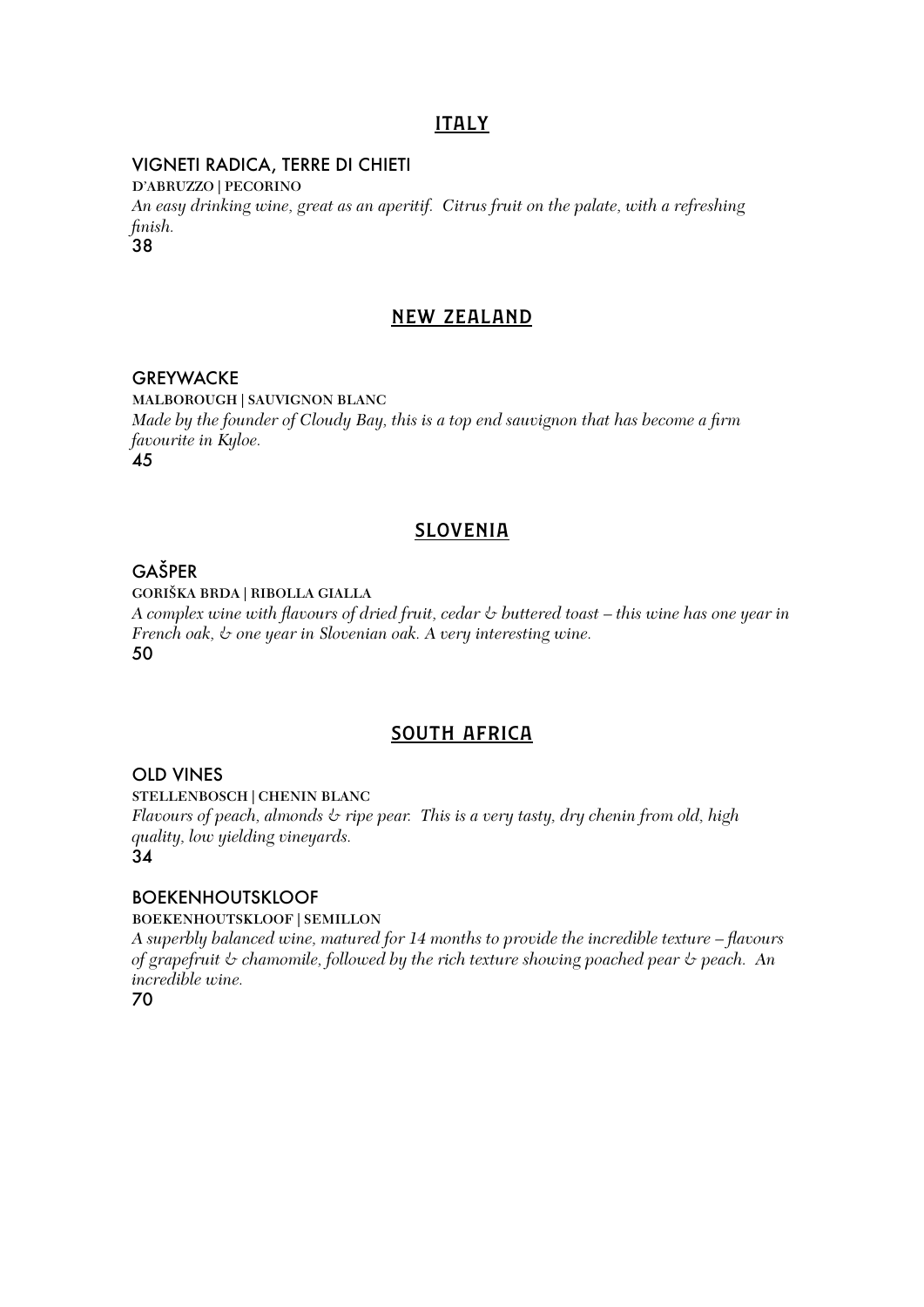# **SPAIN**

### TERRA DE ASOREI

RIAS BAIXAS | ALBARIÑO

*Lees stirred which makes this wine super juicy & textured. Apricot, peach & pear lead on the flavor front, a brilliant expression of albarino at a very good price.* 35

# CAMPILLO BARREL FERMENTED

#### RIOJA | VIURA

*An excellent value for money white Rioja. Well integrated oak gives this a hint of wood with time on lees providing a lovely mouthfeel – the palate is both rich & refreshing. This will stand up to grilled food, seafood or cheese.* 36

# AMAREN BLANCO BARREL FERMENTED

#### RIOJA | VIURA, MALVASIA

*'Amaren', meaning 'of the mother', has a high aromatic intensity, with flavours of syrup, fruit cake, lemon peel & pineapple. This wine is smooth, elegant & well-rounded. I mean who names a bad wine after their Mum?!*

50

# **USA**

# CAKEBREAD

NAPA VALLEY | CHARDONNAY *Refined, elegant, tropical fruit, a bit of oak to add creaminess – this is a superbly enjoyable wine from this iconic winery.* 85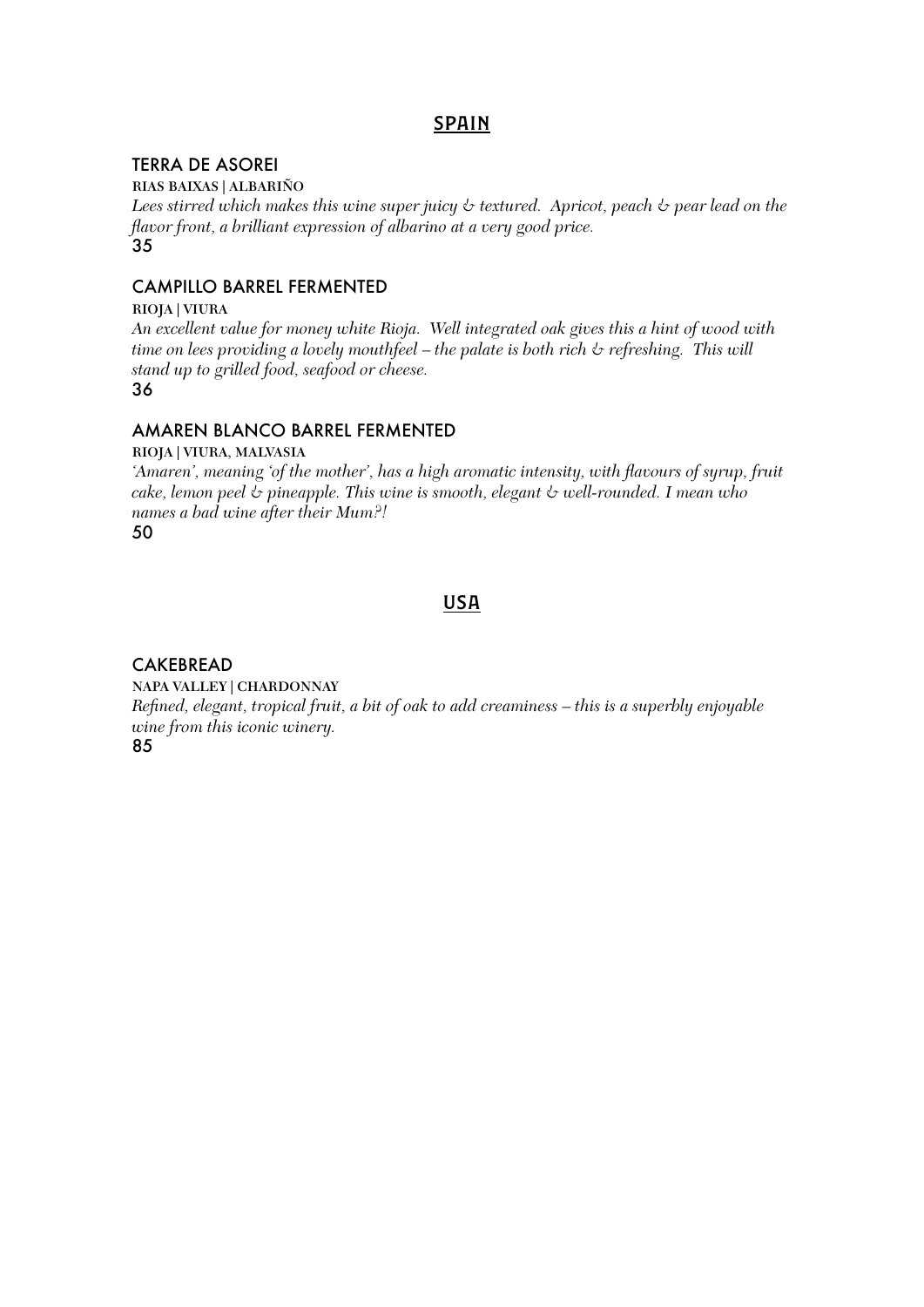# RED WINE BY THE GLASS

# DOMAINE DE SAISSAC, LANGUEDOC-ROUSSILLON

FRANCE | CABERNET SAUVIGNON *A modern style red at an exceptional price. Concentrated & balanced with delicate cedarspice notes.* 175ML 6.25 250ML 9.25

# BACCOLO ROSSO APPASSIMENTO

ITALY | MERLOT *Sweet spice & ripe berries, due to the appassimento (partially dried grapes) method; a great value for money red that is perfect with or without food.* 175ML 8 250ML 11.75

# CASA SILVA, COLCHAGUA

CHILE | PINOT NOIR *Elegant & refined with a deep, fragrant nose of summer berries & spice. Smooth on the palate, this is an excellent wine from the Chilean winery of the year.* 175ML 8.50 250ML 12.10

# CHATEAU RIVAL BELLEVUE, BORDEAUX SUPERIEUR

FRANCE | MERLOT, CABERNET SAUVIGNON *85% merlot & 15% cab – this wine is a steal! 12 months in French oak gives this wine a soft palate with spice & coffee notes. Drinking very well just now.* 175ML 8.25 250ML 11.85

# LUIS CANAS CRIANZA, RIOJA

SPAIN | TEMPRANILLO, GARNACHA *12 months in French & American oak barrels, made up with 95% tempranillo & 5% garnacha. This wine is silky smooth, with mature tannins & a smoky sweet oak background.* 250ML 12.85

# RUCA MALEN, MENDOZA

ARGENTINA | MALBEC *Full & well-structured with elegant soft tannins. Red cherries, plum, vanilla & chocolate. Delicious!* 250ML 12.85

# JSC TBILVINO 'IVERIULI'

GEORGIA | SAPERAVI *A brilliantly made red wine from the oldest wine region in the world. Aromas of cherry, almond & vanilla, with the palate offering concentrated fruit along with a hint of oak.* 175ML 9.45 250ML 13.50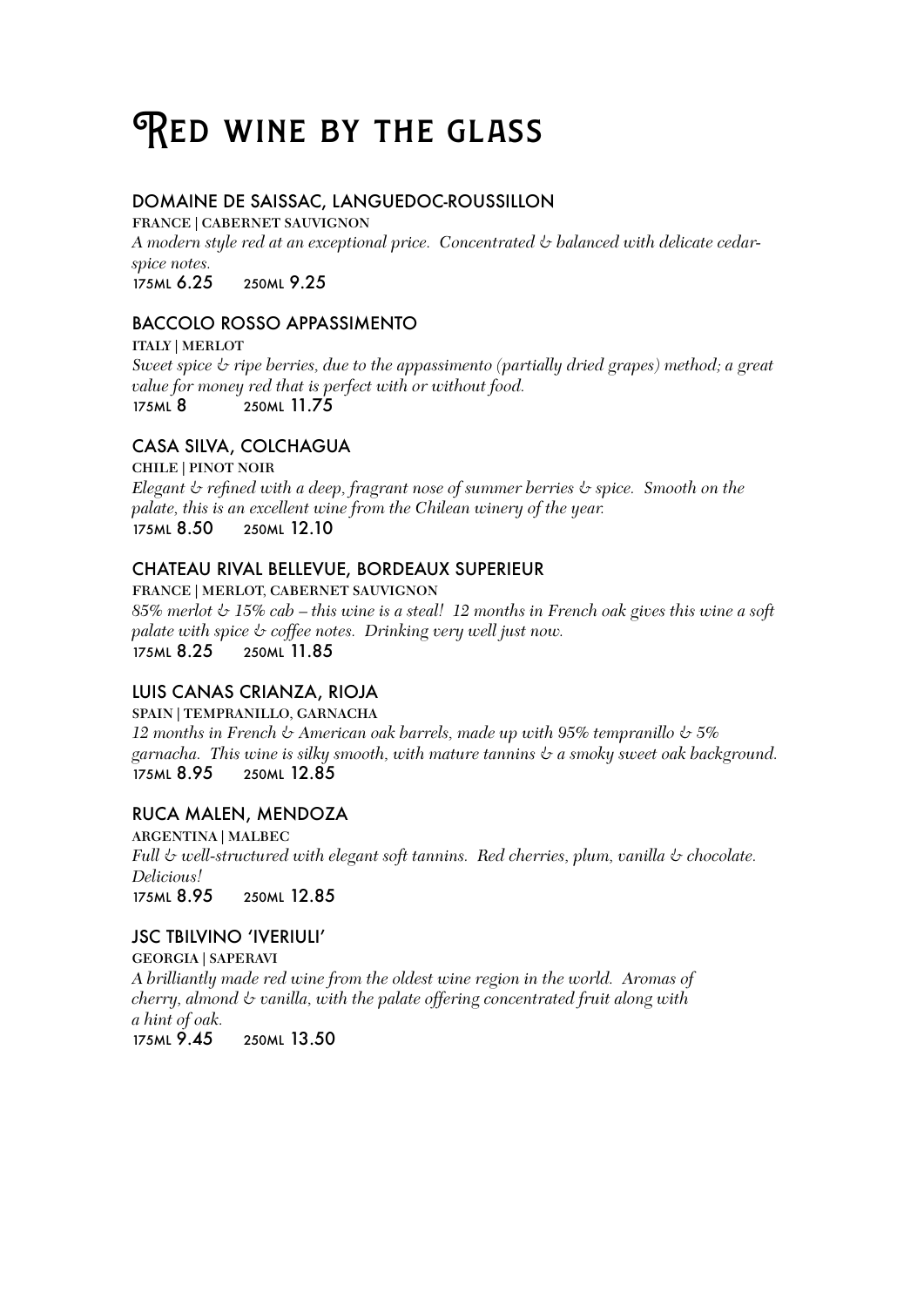# RED WINE HALF BOTTLES

# FLEURIE, LATHUILIERE GRAVALLON GRAND PRE-BEAUJOULAIS

BORDEAUX, FRANCE | GAMAY *Elegant, pure & fresh, this Fleurie shows juicy cherry fruit – a very good expression of the Gamay grape* 37.5CL 23

# CHATEAU LA COROLLE, MONTAGNE ST, EMILLION

BORDEAUX, FRANCE | MERLOT, CABERNET SAUVIGNON *From the right bank, this wine is Merlot-led with hints of earthy plums & blackcurrants* 37.5CL 26

# **MAGNUMS**

# CHATEAU RIVAL BELLEVUE, BORDEAUX SUPERIEUR

FRANCE | MERLOT, CABERNET SAUVIGNON

*85% merlot & 15% cab – this wine is a steal! 12 months in French oak gives this wine a soft palate with spice & coffee notes. Drinking very well just now.* MAGNUM 70

# RUCA MALEN, MENDOZA

ARGENTINA | MALBEC *Full & well-structured with elegant soft tannins. Red cherries, plum, vanilla & chocolate. Delicious!* MAGNUM 78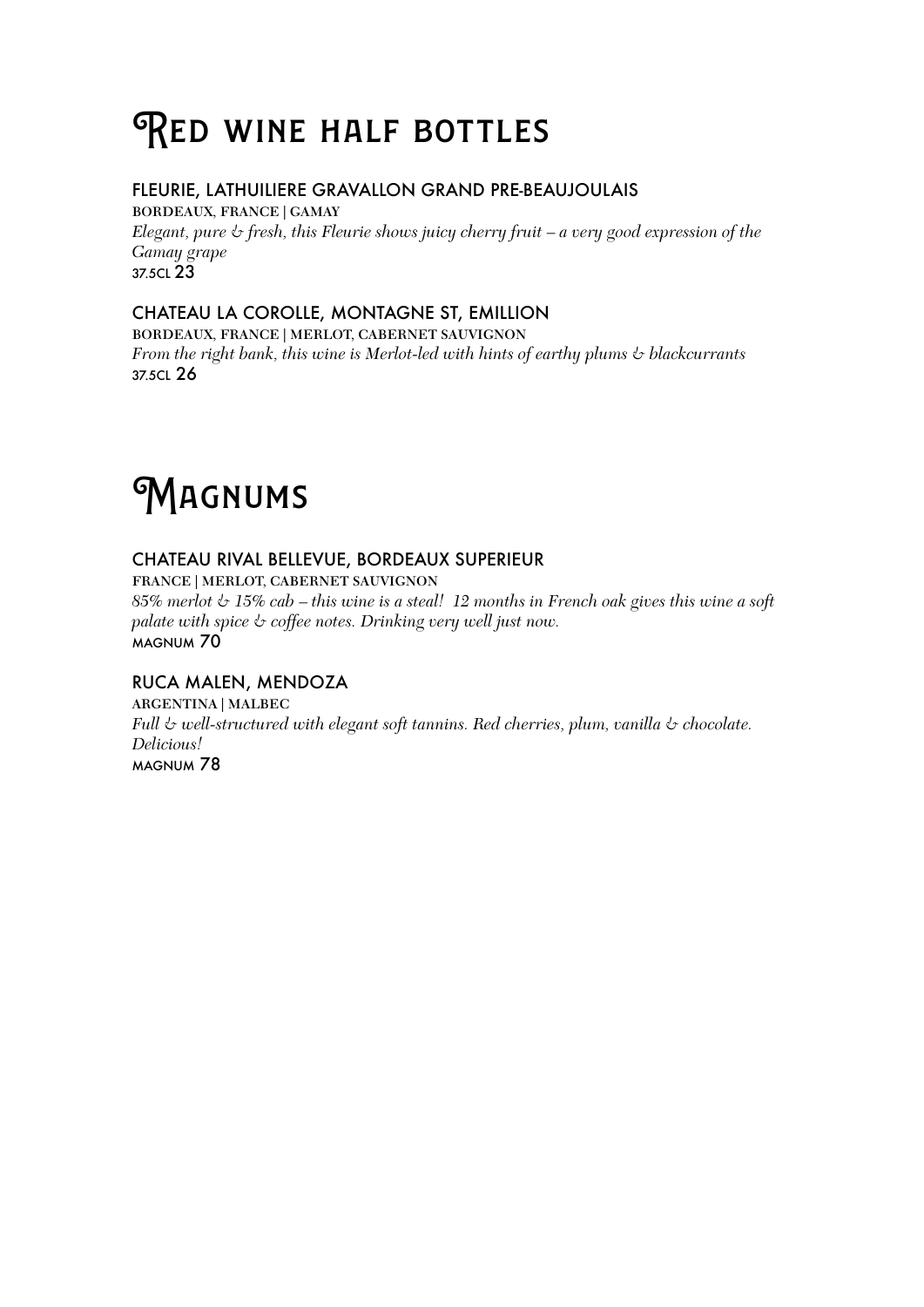# RED WINE BY THE BOTTLE

# **ARGENTINA**

# MAN MEETS MOUNTAIN

MENDOZA | MALBEC *Aged for 3 months in old French oak, this entry level malbec is great value for money.* 29

# RUCA MALEN

MENDOZA | MALBEC *Full & well-structured with elegant soft tannins. Red cherries, plum, vanilla & chocolate. Delicious!* 38

# FELINO

UCO VALLEY, LUJAN DE CUYO, MENDOZA | MALBEC *Made by Paul Hobbs, this wine is powerful & structured. Velvety layers of plum & anise, with fine tannins & a long finish – great value!* 45

# GOUGUENHEIM 'BLUE MELOSA'

UCO VALLEY, MENDOZA | MALBEC *Dark ruby in colour with a clean nose. The palate is concentrated with flavours of black cherries, blackcurrants & blackberries with a long, vanilla-infused finish.* 45

# KAIKEN ULTRA

LUJAN DE CUYO, MENDOZA | MALBEC

*Brilliant deep ruby red, with a wonderful display of rich aromas. The nose is enticing & spicy with black fruit & soft tannins.*

### 45

### COLOME LOTE ESPECIAL

SALTA | TANNAT

*From one of the highest vineyards on earth, this wine is rich & juicy, with dark fruit characters along with some spice. Firm tannins & fresh acidity make this Tannat very approachable – an excellent glass of wine!*

### 48

### SERBAL 'ATAMISQUE'

TUPUNGATO, MENDOZA | MALBEC

*A rich & juicy Malbec that will make your mouth water. Produced in a gravity flow winery which allows the gentlest treatment of grapes. This wine is unoaked, with flavours of raspberry, strawberry, plum & damson.*

48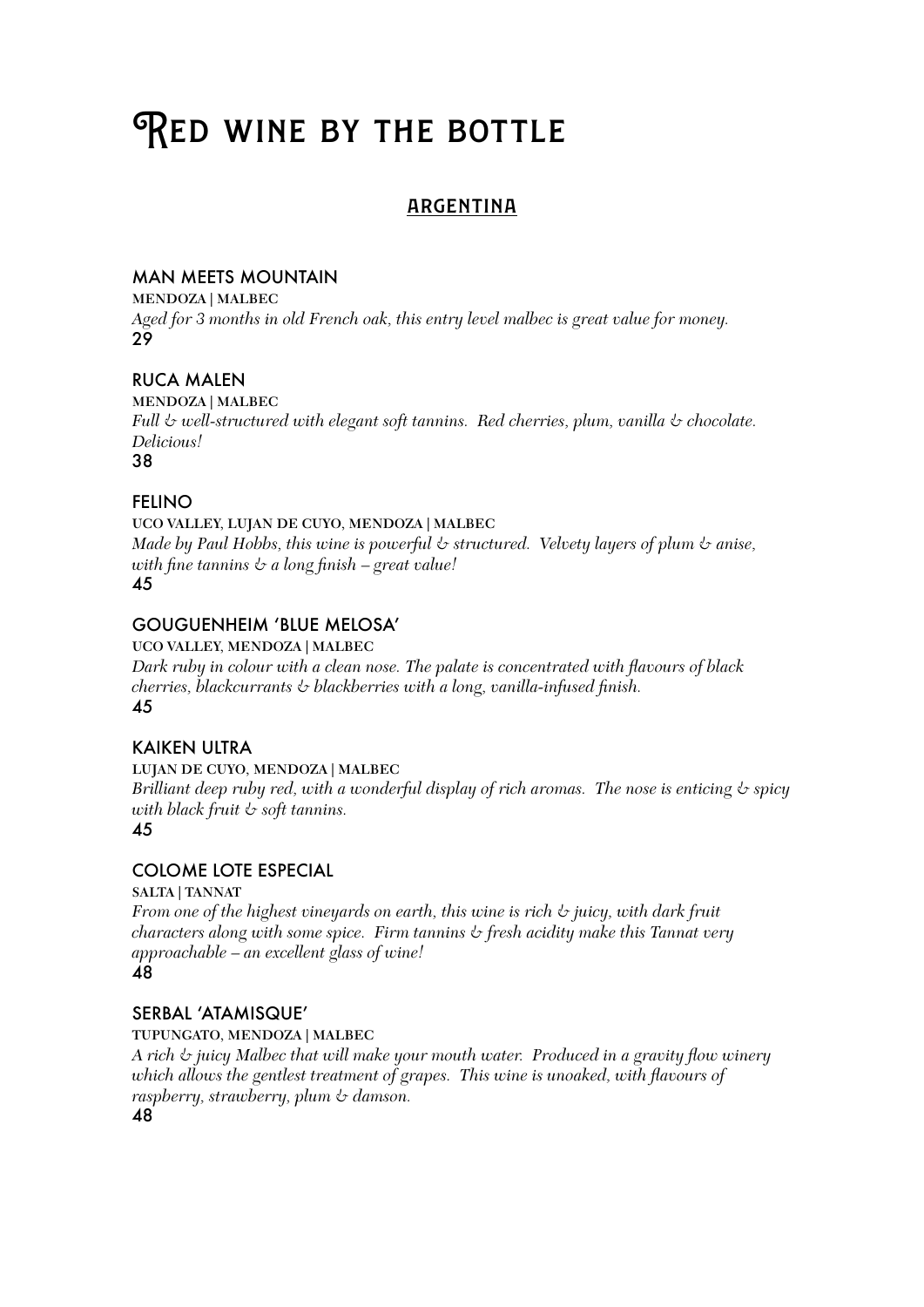# BODEGA COLOME 'ESTATE'

SALTA | MALBEC

*Colome is the oldest winery in Argentina, with the estate sitting at 2300 metres above sea level. Fresh & fruity, with a very rounded structure & a velvety long finish – excellent value for money.*

50

# KINIEN

#### UCO VALLEY, MENDOZA | MALBEC

*A rare balance of velvety power & finesse, this malbec is deep in colour & intense in flavour. A fantastic wine that has spent 14 months in oak.*

65

# CADUS 'LAS TORTUGAS'

LUYAN DE CUYO, MENDOZA | MALBEC

*This Malbec is huge! 24 months in new French oak with a further 24 months stored horizontally. Full bodied, with a long & rich finish.* 95

# FINCA MIRADOR, ACHAVEL FERRER

UCO VALLEY, MENDOZA | MALBEC *Intense jet plum in colour with a very dark fruit nose. Elegant tannins with red & black liquorice notes. A very impressive Malbec.* 115

# FINCA ALTAMIRA, ACHAVEL FERRER

UCO VALLEY, MENDOZA | MALBEC *A single vineyard Malbec aged in French oak for 15 months, superb quality – ground pepper, dark cherries & fresh raspberries on the nose. One of THE best-known Malbec producers.* 130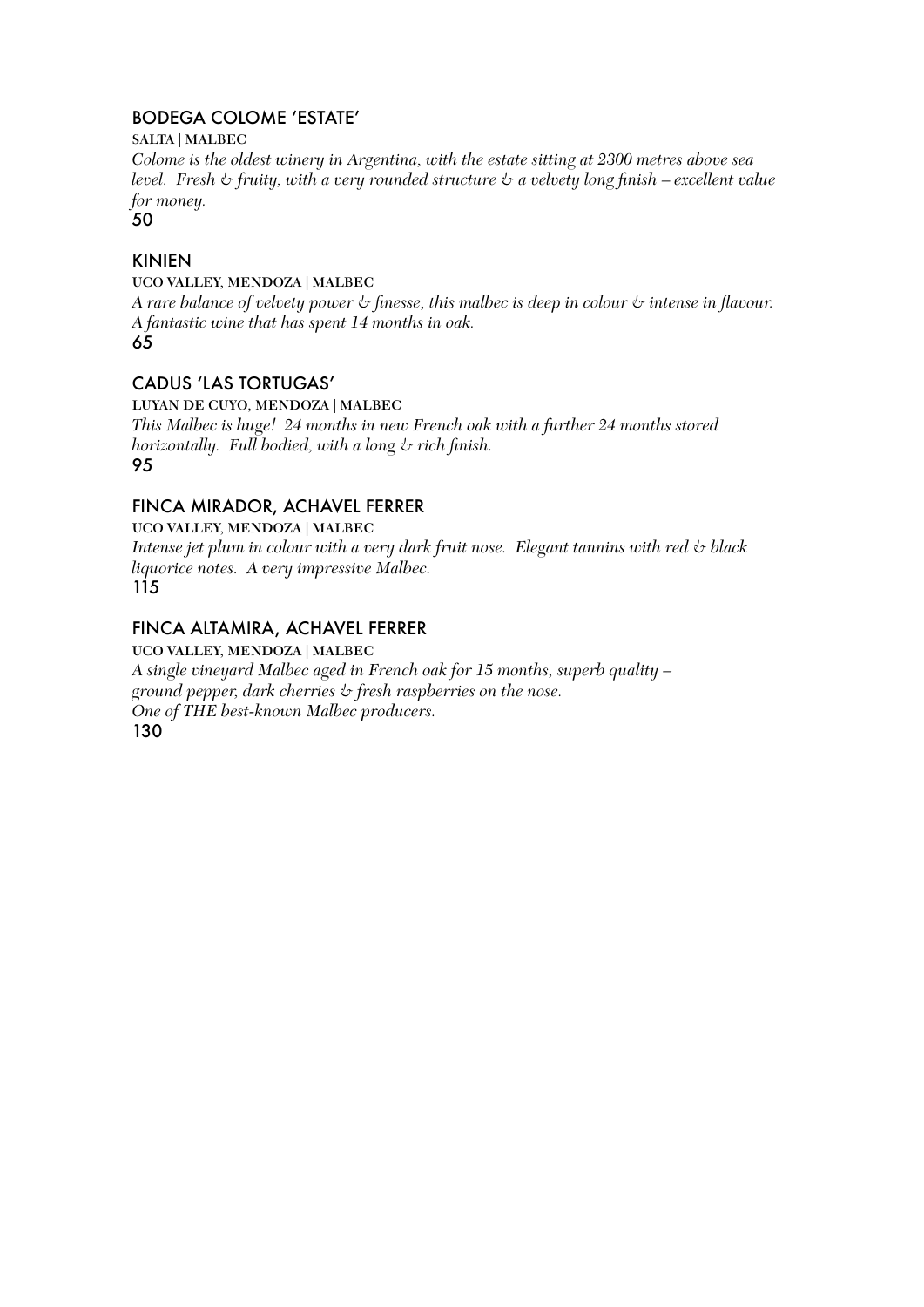# **AUSTRALIA**

# COLLINS & CO

ADELAIDE HILLS | SANGIOVESE

*An easy drinking juicy red, concentrated fruit on the nose, with a lovely silky finish. Excellent value.*

36

# THISTLEDOWN 'THORNY DEVIL'

BAROSSA VALLEY | GRENACHE *This wine is both powerful & elegant, with a silky fruit texture & spiced bramble. Easy drinking – a perfect lunchtime red. A very underrated grape varietal, but well worth trying!* 46

# THISTLEDOWN 'THE QUICKENING'

BAROSSA VALLEY | SHIRAZ *A vibrant red, with big concentrated flavours of raspberry & blackcurrant. There are hints of spice, with an elegant finish. A great wine by this Scottish owned winery.* 55

# KYLOE TORBRECK

BAROSSA VALLEY | MATARO

*Named after our very own restaurant, this wine goes hand in hand with our beef. This wine is wild & hearty.* 100

# BROKENWOOD 'GRAVEYARD'

HUNTER VALLEY | SHIRAZ *This iconic wine of the Hunter Valley is very highly rated. Medium bodied with fine tannins – flavours of blackberry, vanilla & plum.* 185

# JIM BARRY 'THE ARMAGH'

CLARE VALLEY | SHIRAZ *This inky Shiraz boasts notes of cassis, dark chocolate, scorched earth & leather. A brilliant balance of acidity, tannins & alcohol with a stunning long finish.* 285

# **CHILE**

### CASAS DEL BOSQUE

RAPEL VALLEY | CARMENERE

*Oak, cocoa, blackberry & spice – smooth & easy drinking; selected in a blind tasting by the Kyloe team.*

30

# CASA SILVA

COLCHAGUA | PINOT NOIR *Elegant & refined with a deep, fragrant nose of summer berries & spice. Smooth on the palate, this is an excellent wine from the Chilean winery of the year.* 36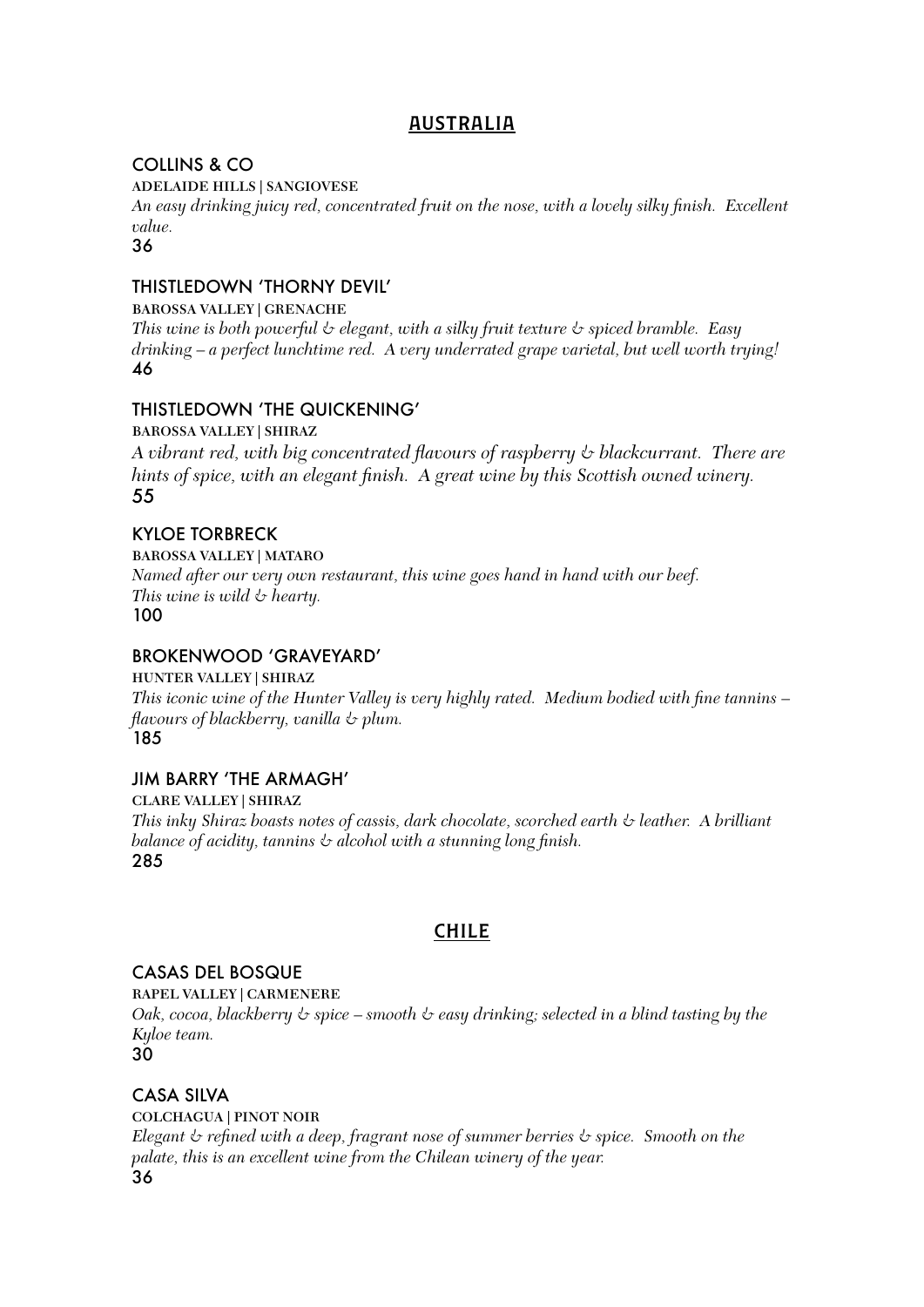# france

# DOMAINE DE SAISSAC, LANGUEDOC-ROUSSILLON

LANGUEDOC-ROUSSILLON | CABERNET SAUVIGNON

*A modern style red at an exceptional price. Concentrated & balanced with delicate cedarspice notes.*

26

# DOMAINE L'ANCIENNE ECOLE

RHÔNE VALLEY | GRENACHE, SYRAH

*Plum, bramble jam & all-spice combining into a ripe & elegant red. Made by an Edinburgh man in the Rhone!*

33

# CHATEAU RIVAL BELLEVUE, BORDEAUX SUPERIEUR

BORDEAUX | MERLOT, CABERNET SAUVIGNON

*85% merlot & 15% cab – this wine is a steal! 12 months in French oak gives this wine a soft palate with spice & coffee notes. Drinking very well just now.* 35

# MADIRAN, SEIGNEURIE DE CROUSEILLES

SOUTH WEST | TANNAT

*A big dry red, full of blackcurrants, black pepper & liquorice. Plenty tannin which enables this wine to go very well with cuts of meat that have a higher fat content.* 38

# FLEURIE GRAND-PRE DOMAINE LATHUILIERE GRAVALLON

BEAUJOLAIS | GAMAY *Elegant, pure & fresh, this Fleurie shows juicy cherry fruit – a very good expression of the Gamay grape.* 42

# CHATEAU LA COUROLLE, MONTAGNE ST.EMILLION

BORDEAUX | MERLOT, CABERNET SAUVIGNON *From the right bank, merlot led with hints of earthy plums & blackcurrants.* 50

# CROCUS L'ATELIER

CAHORS | MALBEC

*A collaboration between Paul Hobbs & Paul Bertrand, this is a fantastic expression of Malbec from its original home. Flavours of morello cherry, fresh fig, blackberries & a finish of cracked black pepper – this wine is awesome!*  58

# GEVREY CHAMBERTIN, DOMAINE RISSOGNOL-TRAPET, VIEILLES VIGNES

BURGUNDY | PINOT NOIR

*One of the best village level wines of the region, rich, deep & elegant. Finely textured savoury tannins, with flavours of dark plum, blackberry & cherry. Excellent!* 80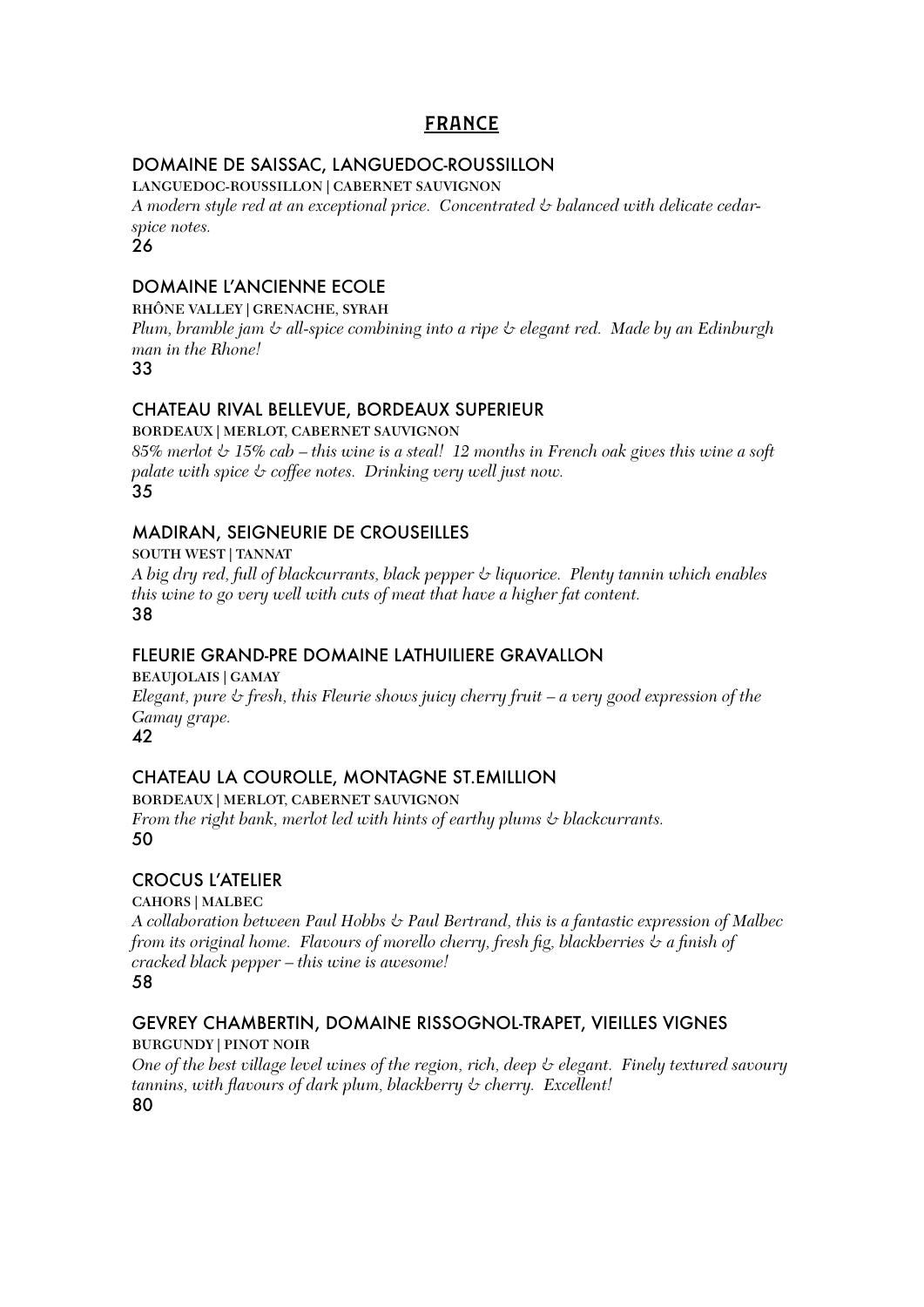# L'HOSPITALET DE GAZIN, POMEROL

BORDEAUX | MERLOT, CABERNET SAUVIGNON, CABERNET FRANC

*Aged for 18 months in French oak barrels, this wine is powerful & well structured. Dark rich fruits, with a concentrated plum finish.* 90

# CHATEAUNEUF-DU-PAPE, CUVÉE SPÉCIALE, TARDIEU-LAURENT

### RHÔNE VALLEY | GRENACHE

*With vines of over 100 years old, the wine produced is of a very high quality – concentrated, powerful & fresh.* 95

# **GEORGIA**

# JSC TBILVINO 'IVERIULI'

KAKHETI | SAPERAVI *A brilliantly made red wine from the oldest wine region in the world. Aromas of cherry, almond & vanilla, with the palate offering concentrated fruit along with a hint of oak.* 40

# **ITALY**

# **CANAPI**

SICILY | SHIRAZ *A very good value shiraz – deep & refreshing with wild berries & poached cherries on the palate.*  $29$ 

# BACCOLO ROSSO APPASSIMENTO

VENETO | MERLOT *Sweet spice & ripe berries, due to the appassimento (partially dried grapes) method; a great value for money red that is perfect with or without food.* 33

# RIECINE CHIANTI CLASSICO

TUSCANY | SANGIOVESE *Pale red in colour, a bright acidity along with succulent red fruit & fine tannins, this is similar in style to a Pinot Noir.* 50

# CASCINA ADELAIDE, BAROLO DOCG, CANNUBI

PIEDMONT | NEBBIOLO *A world-famous wine, concentrated grapes that are carefully vinified than aged for 24 months. This wine is robust & elegant in the same mouthful.* 80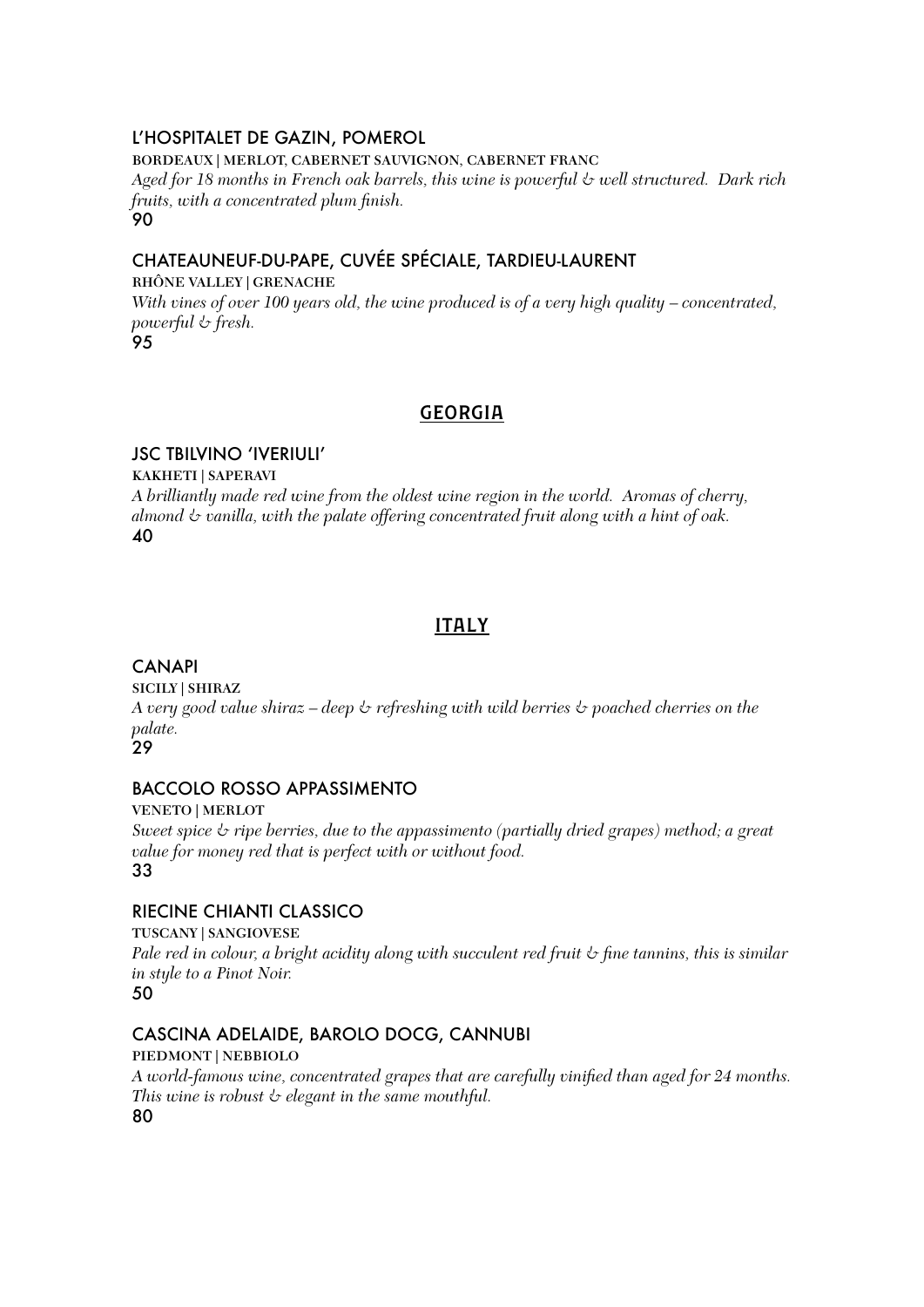# VILLA GIADA 'QUERCIA', BARBERA D'ASTI

#### PIEDMONT | BARBERA

*Deep ruby red in colour, this is a very intense, full flavoured Barbera. Soft tannins balance this wine out perfectly.*

80

### TEDESCHI MARNE 180, AMARONE

VALPOLICELLA | CORVINA, CORVINONE, RONDINELLA *A velvety character with flavours of raisins & sweet concentrated fruits such as blueberries & cherries. A very well-balanced wine of great quality.*

85

# SONDRAIA, POGGIO AL TESORO, BOLGHERI

TUSCANY | CABERNET SAUVIGNON, MERLOT, CABERNET FRANC *Aged for 18 months in French oak barriques, this wine is full of class & finesse. Perfectly ripe grapes with notes of fresh fruit – this Super Tuscan is perfect with char-grilled beef.* 125

# **LEBANON**

# DOMAINE DES TOURELLES

WESTERN BEKAA | SYRAH, CABERNET SAUVIGNON, CINSAULT, CARIGNAN *A wine with minimal intervention, a true expression of the Bekaa Valley. Ripe dark fruit with a vibrant juicy core reflect the dry days & cool nights of the valley.* 45

# new zealand

# TWO PADDOCKS

CENTRAL OTAGO | PINOT NOIR *This dry medium bodied red complement rich meats perfectly. A generous helping of black & red cherries on the palate with mixed spice & a smooth, exceptional finish.*

### 70

# ESK VALLEY 'THE TERRACES'

HAWKES BAY | MALBEC, MERLOT, CABERNET FRANC *THE wine of Esk Valley, this is powerful & elegant, with the perfect amount of acidity. Only 190 cases produced of this fantastic vintage.* 150

# portugal

# QUINTA DE CHOCAPALHA

ESTREMEDURA-LISBOA | TOURIGA NACIONAL, TINTO RORIZ *A deeply coloured red with flavours of cassis & pink pepper spice. An elegant wine with soft tannins – a nice lunchtime or early evening tipple.* 38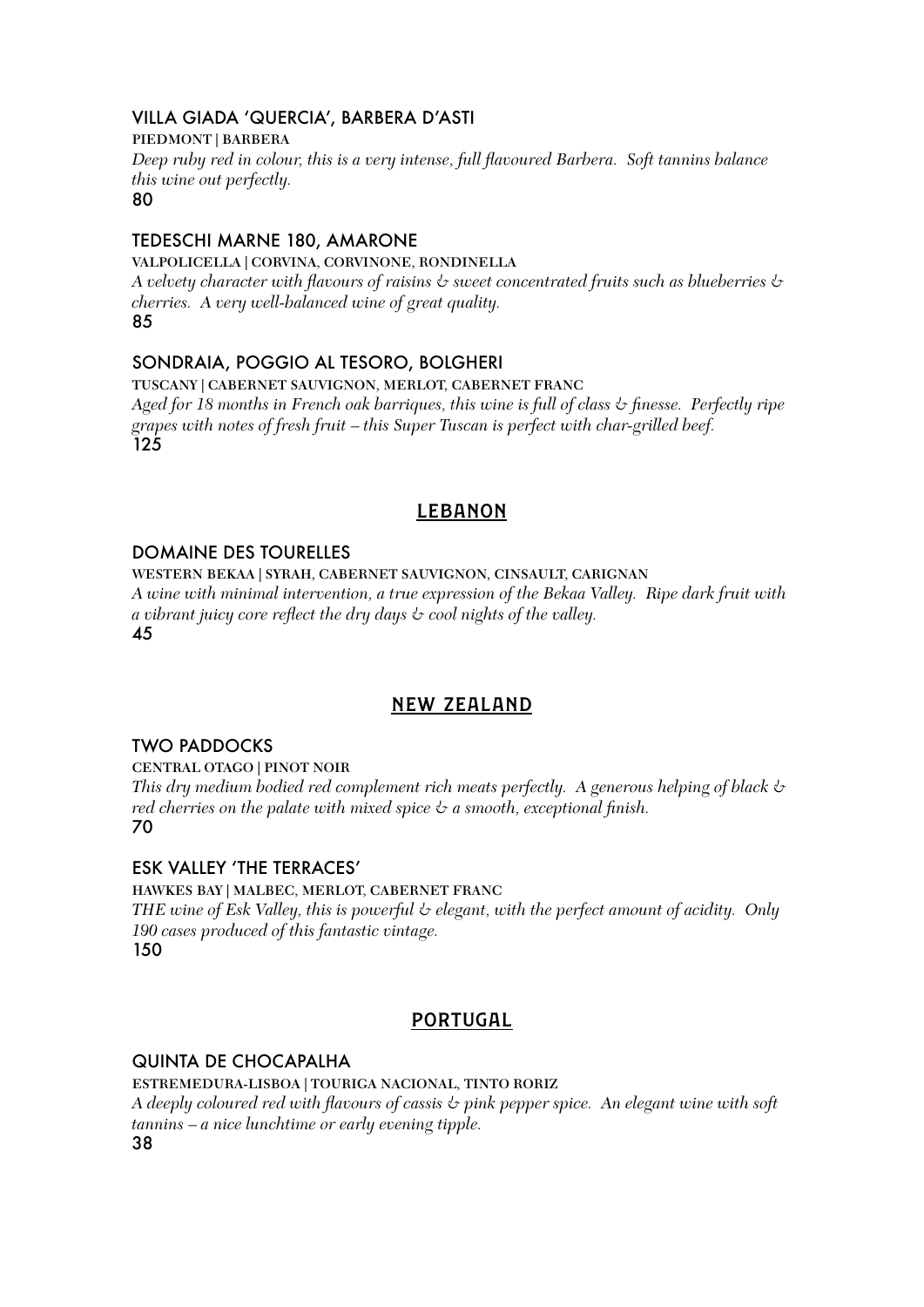# south africa

## ATARAXIA 'SERENITY'

HERMANUS | UNDISCLOSED

*The winemaker, Kevin Grant, does not disclose the grapes used for this red blend. What we can say though is that the wine is a pure expression of the land his vines are on, pure quality, with elegance & finesse.*

60

# CHOCOLATE BLOCK, BOEKENHOUTSKLOOF

FRANSCHHOEK | SYRAH, GRENACHE, CINSAULT, CABERNET SAUVIGNON, VIOGNIER *As the name suggests, this wine shows a beautiful rich mocha, chocolate & blackberry flavour along with fresh spiced black pepper. Smooth & luxurious, this wine is ready for drinking!* 65

# WATERFORD ESTATE

### STELLENBOSCH | CABERNET SAUVIGNON

*This is the leading grape varietal on Waterford Estate. Over the past two decades the wine has increased in quality consistently. A dry tannin that again is perfectly balanced – earthy notes complimented by a classic pencil lead aroma. Quality of the highest standard.* 90

# spain

# LUIS CANAS CRIANZA

### RIOJA | TEMPRANILLO, GARNACHA

*12 months in French & American oak barrels, made up with 95% tempranillo & 5% garnacha. This wine is silky smooth, with mature tannins & a smoky sweet oak background.* 38

# ATRIUM

#### PENEDES | MERLOT

*Notes of ripe cherries & raspberry jam pair exquisitely with the sweet tannins on offer. Hints of leather & vanilla lead to a long lasting finish.* 38

### TIME WAITS FOR NO ONE

JUMILLA | MONASTRELL *Aged for 6 months in American oak; round, savoury & powerful with ripe fruit. A very accessible easy drinking red.* 

#### 39

### GRAN BOHEDAL RESERVA

#### RIOJA | TEMPRANILLO

*This wine has refined red fruit, a touch of smoky tobacco & rounded off with sweet spices of clove & nutmeg. The integration of modern oak provides the perfect balance & elegance. A firm favourite at Kyloe.*

45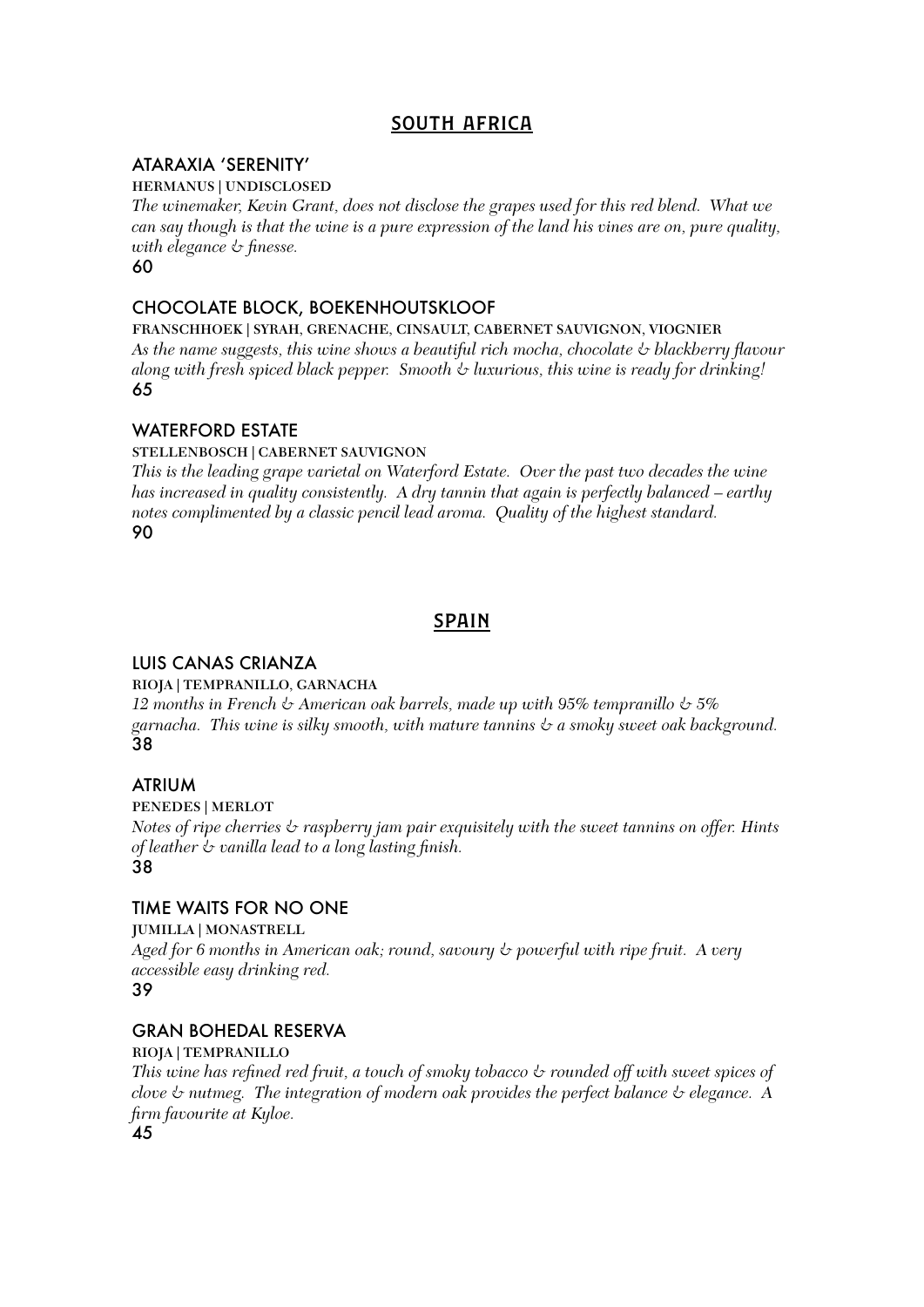# JUAN GALINDO CRIANZA

RIBERA DEL DUERO | TEMPRANILLO

*Notes of fine wood, leather & black cherry – an elegant balance between fruit & oak. This wine is rich & velvety, with caramel notes.* 60

# LUIS CANAS 'LA FAMILIA' RESERVA

#### RIOJA | TEMPRANILLO

*From vines of at least 45 years old, this red is aged for 20 months in oak. Big flavours of cassis & cherry, with layers of spice & a superb texture. A brilliant wine!* 65

# PETER SISSECK 'PSI'

#### RIBERA DEL DUERO | TEMPRANILLO, TINTA FINA

*A very powerful yet fresh & fruity wine. Flavours of red fruits, wild berries & a sweet balanced finish. Very classy!* 70

# LUIS CANAS 'AMAREN' RESERVA

RIOJA | TEMPRANILLO

*Made with grapes from 60-year-old vines, this is one of the most rewarded wines of the region. Aged in French oak for 18 months, this red is complex & elegant with subtle hints of creamy oak. A great expression by Luis Canas.*

85

# FLOR DE PINGUS, DOMINIO DE PINGUS

SPAIN, RIBERA DEL DUERO | TEMPRANILLO

*A stunning wine that starts of shy, but quickly opens to reveal its brilliance. The wine is powerful & elegant, with a silky texture & super fine, ripe tannins. A joy of a wine!* 140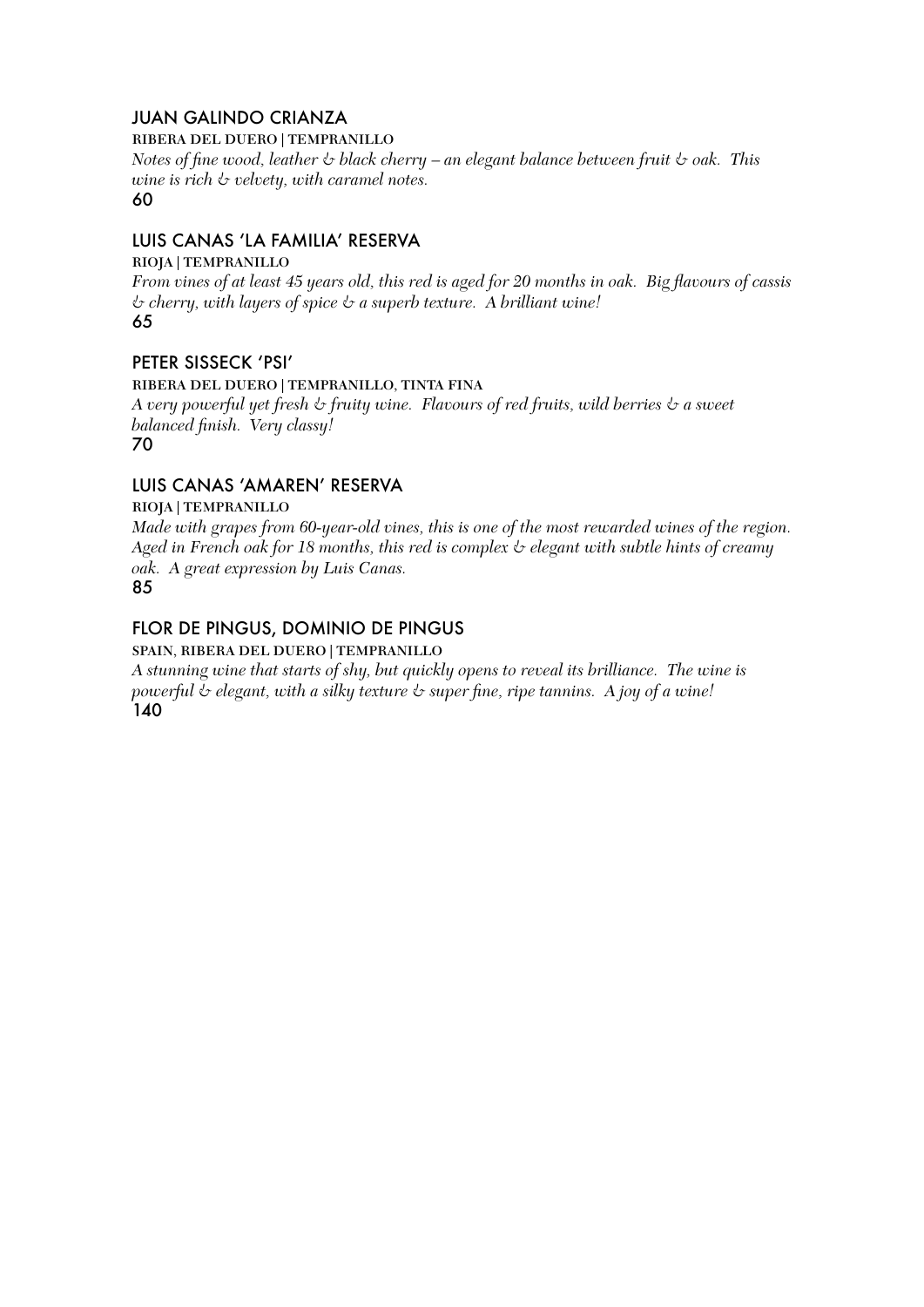# usa

# THE BIG TOP

LODI, CALIFORNIA | ZINFANDEL

*Aromas of cracked black pepper & dark damson fruit. This wine is round & fleshy, well balanced with a lick of oak.*

# 27

# PAUL HOBB'S 'CROSSBARN'

NAPA VALLEY, CALIFORNIA | CABERNET SAUVIGNON

*Produced using hand harvested fruit from carefully selected vineyards within the Napa, this powerhouse of a wine offers aromas of wild berry, sweet tobacco & all-spice. Fine tannins with a lively finish.*

90

# RIDGE VINEYARDS 'EAST BENCH'

#### SONOMA COUNTRY, CALIFORNIA | ZINFANDEL

*A full-bodied wine with fig & plum fruit, chalky tannins & a long finish. Blackberry & cocoa on the nose. This is an excellent expression of a 100% Zinfandel – a perfect match with our beef in Kyloe.*

100

# SILVER OAK

#### NAPA VALLEY, CALIFORNIA | CABERNET SAUVIGNON, MERLOT, CABERNET FRANC, PETIT **VERDOT**

*24 months in new American oak, with a further 20 months aged in bottle has delivered an elegant wine with a complex nose of raspberry & cassis. This wine is full-bodied with a silky texture, flavours of sage & blackberry. An iconic vineyard of California.*

200

# RIDGE MONTE BELLO

#### SANTA CRUZ MOUNTAINS, CALIFORNIA | CABERNET SAUVIGNON, MERLOT, CABERNET FRANC, PETIT VERDOT

*Intense blackcurrant & blackberry fruit aromas, with barrel spice & liquorice. The tannins are full & chalky, with a strong sweet oak finish. 17 months in oak barrel, predominantly American. This vintage is now unavailable, so stock is limited. Decanting recommended.* 285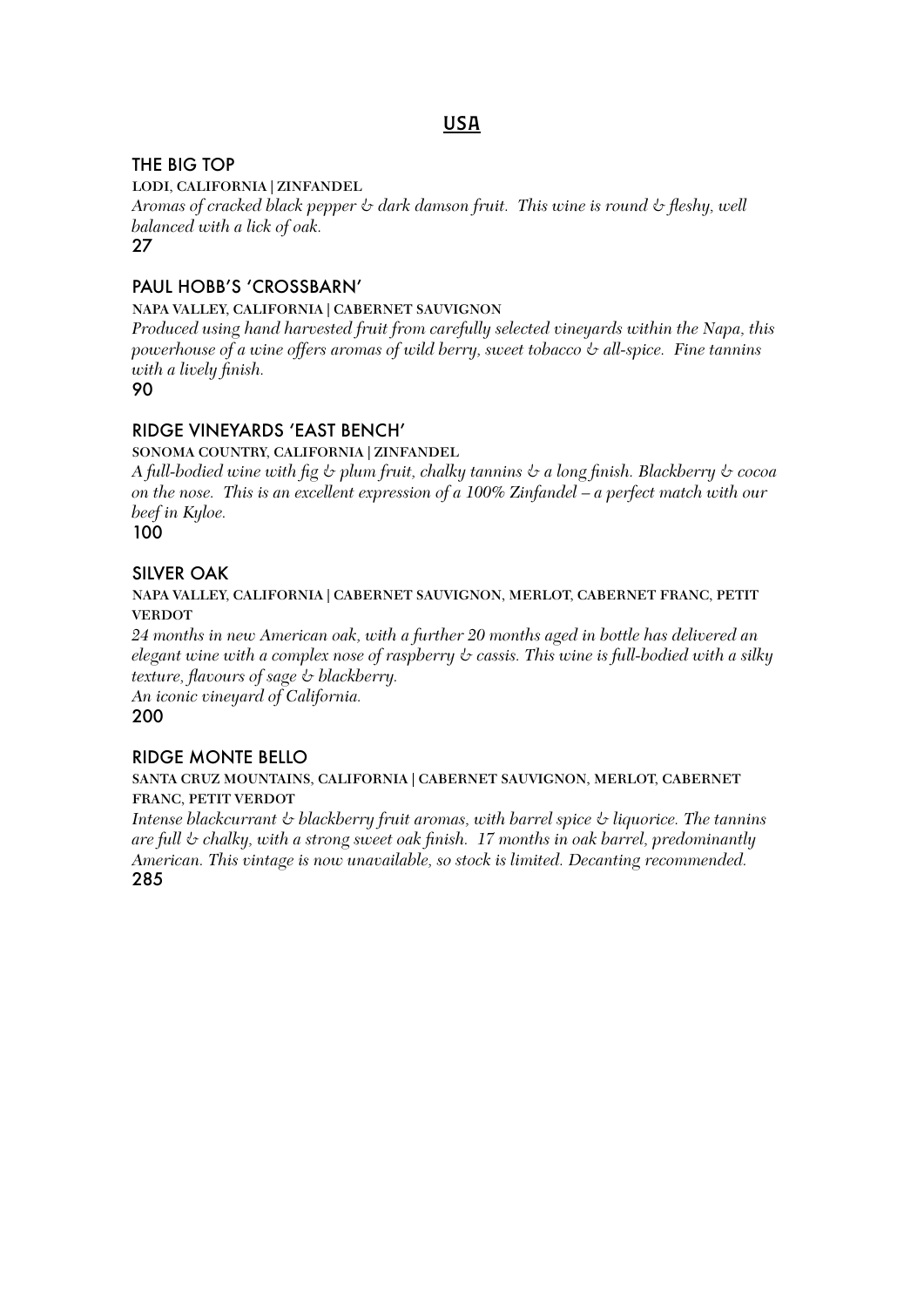# SWEET WINES & PORT

# STELLA BELLA PINK MOSCATO, MARGARET RIVER

AUSTRALIA | MUSCAT *A semi sparkling pink wine, full of delicate stone fruits; excellent as an aperitif or to finish a meal with. Sweet & refreshing.* 75ML 6.50 BOTTLE 30

# MUSCAT BEAUMES-DE-VENISE, DOMAINE DE COYEUX, RHÔNE

FRANCE | MUSCAT *An excellent light sweet wine at great value – white peach, apricot & honey. Tasty!* 75ML 7.25 BOTTLE 35

# 10YO TAWNY PORT, QUINTA DO INFANTADO

PORTUGAL | TOURIGA NACIONAL, TINTA RORIZ, TOURIGA FRANCA *This 10yo red port is great with cheese or as an after-dinner drink – silky smooth!* 75ML 6 BOTTLE 30

# 20YO TAWNY PORT, QUINTA DE LA ROSA

PORTUGAL | TOURIGA NACIONAL, TOURIGA FRANCA, TINTA RORIZ *Aromatic with flavours of dried fruits & great length – very elegant.* 75ML 10.50 BOTTLE 70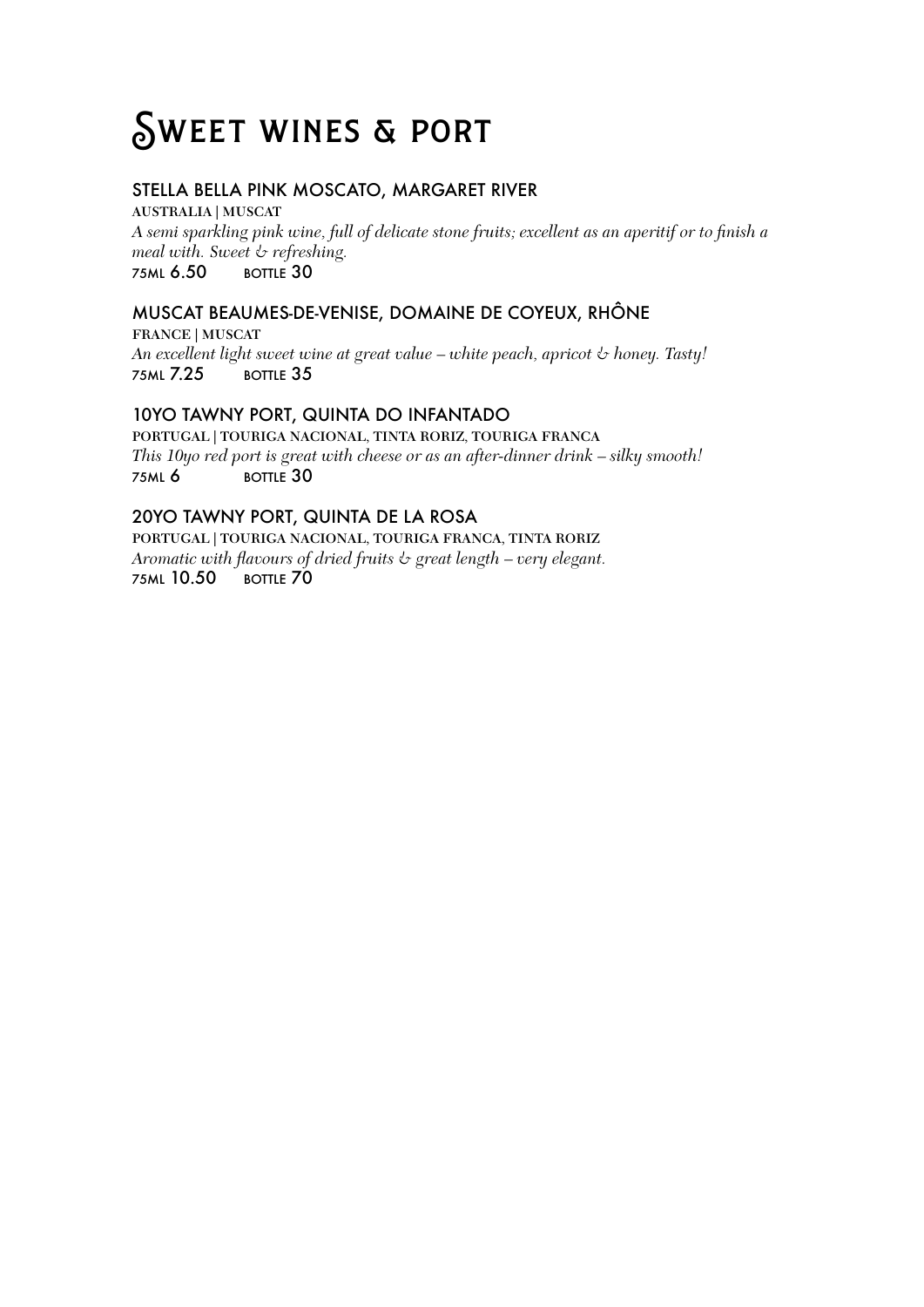# **BEER & CIDER**

# **BOTTLES**

#### LOCH FYNE JARL **SCOTLAND** 5 | 3.8%

LAWLESS VILLAGE IPA **SCOTLAND** 5.50 | 5.6%

#### PERONI RED

ITALY 4.75 | 4.7%

#### **CORONA**

MEXICO 4.75 | 4.5%

#### REKORDERLIG

SWEDEN 5.75 | 4.0%

# **CANS** the cold town range

*It's time to paint the town cold. Let's raise the bar on beer and get to the point. Cold Town Beer isn't reserved for crafty connoisseurs or haughty hipsters; Cold Town brews beer for all.*

#### COLD TOWN LAGER

**SCOTLAND** 4.5 | 4%

#### COLD TOWN CHOCOLATE CAKE STOUT **SCOTLAND** 4.5 | 4.6%

### COLD TOWN PORNSTAR MARTINI ALE

**SCOTLAND** 4.5 | 4.6%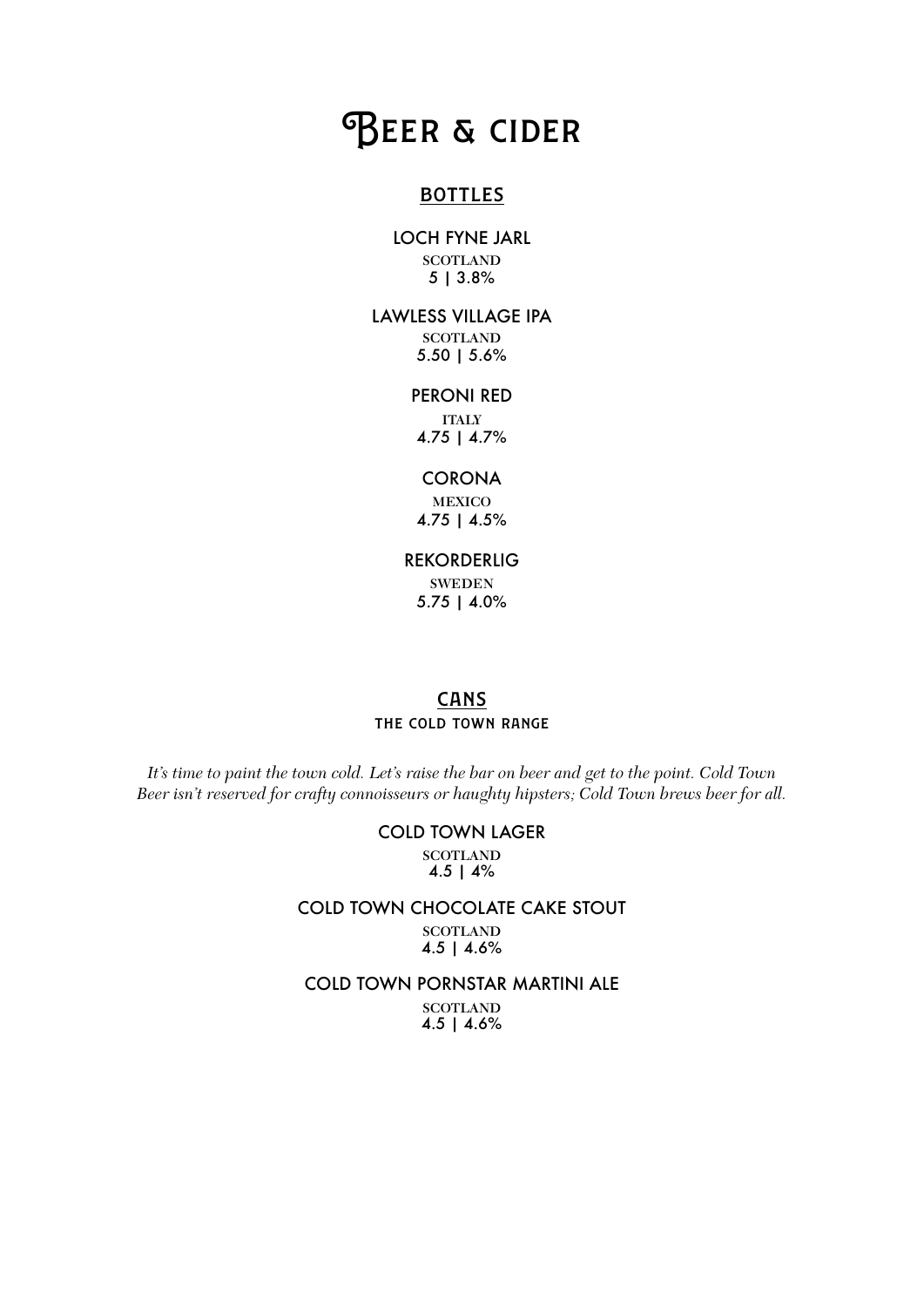# SINGLE MALT



4.5 | 40%

TALISKER 10 4.85 | 45.8%

±

ARRAN 'AMARONE' CASK 5.5 | 50%

> HIGHLAND PARK 18 9 | 43%

> > 市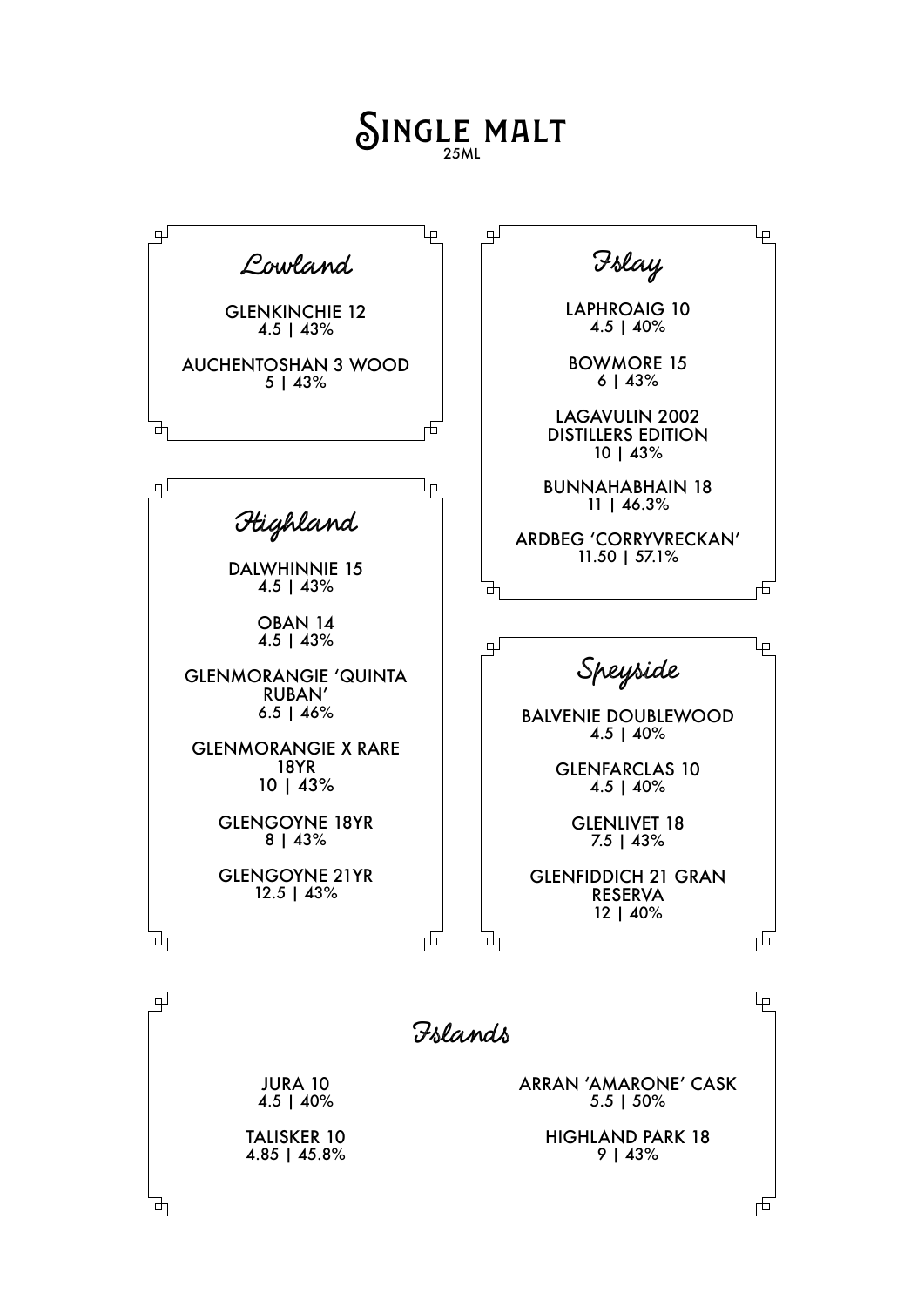# **BLENDED**

JAMESONS IRELAND 3.5 | 40%

NAKED GROUSE **SCOTLAND** 3.75 | 40%

USA 3.75 | 40%

JACK DANIELS

JIM BEAM WHITE USA 3.6 | 40%

MAKER'S MARK USA 4 | 45%

WOODFORD RESERVE USA 4.5 | 43.2%

JOHNNIE WALKER BLACK **SCOTLAND** 4 | 40%

# Gin 25ML

#### BEEFEATER

ENGLAND 3.6 | 37.5%

#### **HENDRICKS SCOTLAND** 4 | 41.4%

EDINBURGH GIN **SCOTLAND** 3.7 | 43%

CAORUNN **SCOTLAND** 4.25 | 41.8% BLOODY SHIRAZ GIN AUSTRALIA 4.5 | 37.8%

EDINBURGH SEASIDE **SCOTLAND** 4.25 | 43%

TANQUERAY **SCOTLAND**  $3.75$  | 43.1%

**DDKA** 

#### ABSOLUT BLUE SWEDEN 3.6 | 40%

GREY GOOSE FRANCE 4.75 | 40%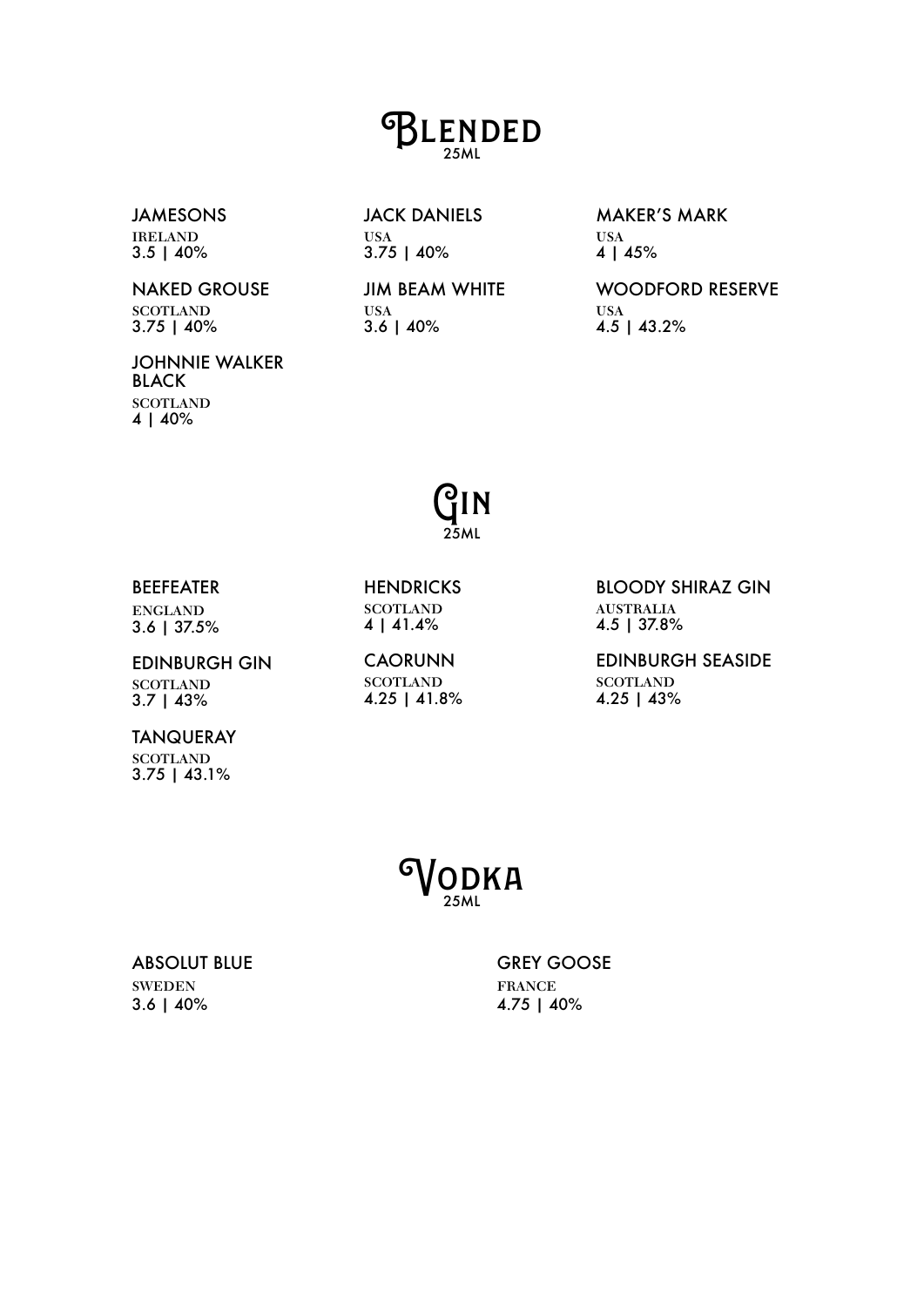# Rum 25ML

BACARDI ORIGINAL PUERTO RICO 3.6 | 37.5%

# APPLETON VX

JAMAICA 3.75 | 40%

# HAVANA 7 YEAR OLD **CUBA** 4.25 | 40%

DIPLOMATICO EXCLUSIVA VENEZUELA 5.25 | 40%

# **IGESTIFS**

COURVOISIER VS **France** 3.6 | 40%

COURVOISIER VSOP **France** 4 | 40%

CAMUS BORDERIES VSOP **France** 7 | 40%

MARTELL XO **France** 11.5 | 40%

COURVOISIER XO **France** 12 | 40%

HENNESSY XO **France** 14 | 4

# WERMOUTH/BITTERS

# **CAMPARI**

ITALY 3.5 | 25%

#### NOILLY PRAT DRY FRANCE 3.5 | 18%

MARTINI ROSSO ITALY 3 | 15%

PIMMS

ENGLAND 3.65 | 25%

# APEROL

ITALY 3.25 | 11% MARTINI EXTRA DRY **ITALY** 3 | 15%

MARTINI BIANCO **ITALY** 3 | 15%